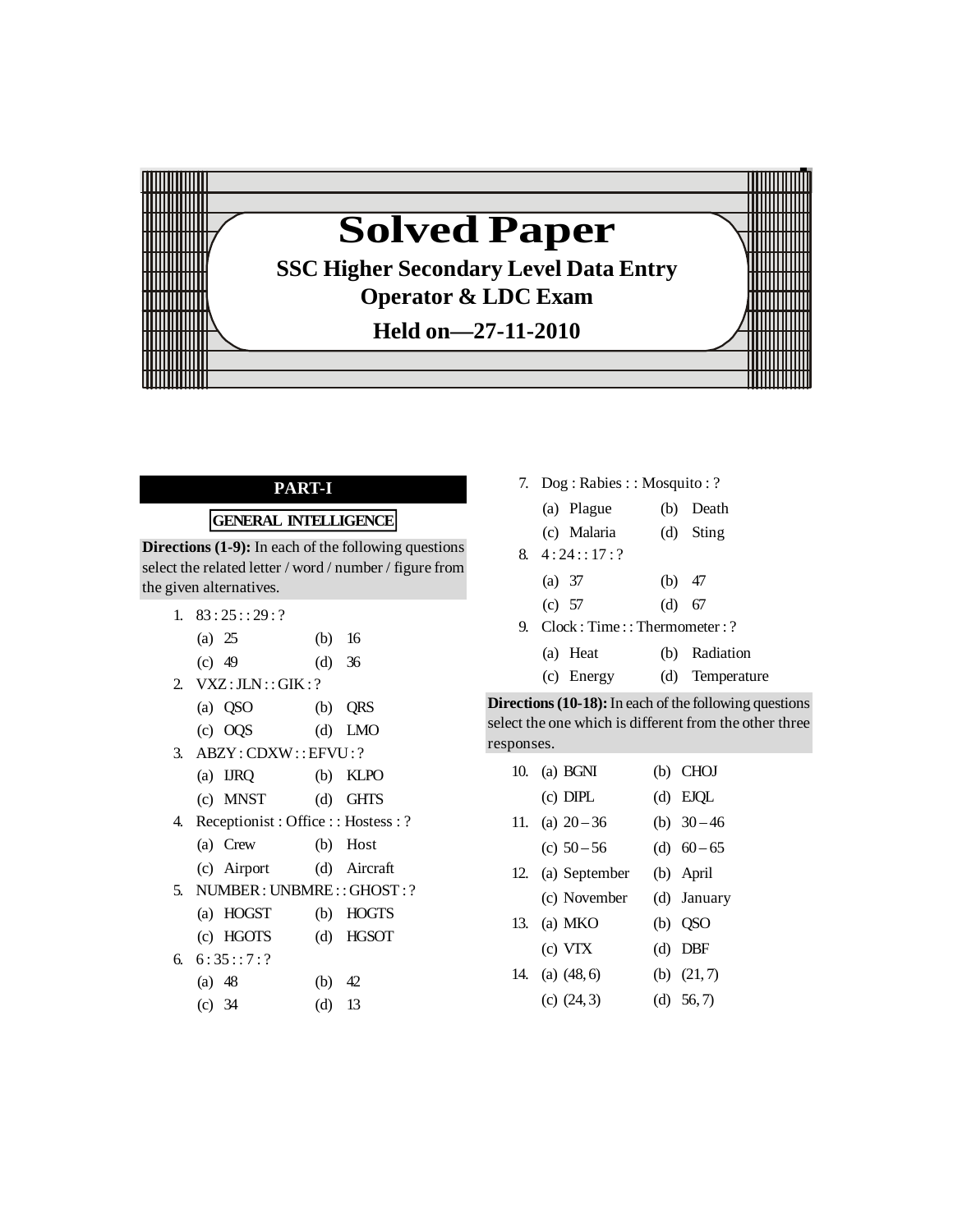|     | 15. (a) Carbon |            | (b) Graphite |
|-----|----------------|------------|--------------|
|     | (c) Diamond    | $(d)$ Gold |              |
| 16. | $(a)$ 49       | (b) $140$  |              |
|     | (c) 112        | $(d)$ 97   |              |
| 17. | (a) XRMKL      |            | (b) XRMIF    |
|     | (c) XRNLJ      |            | (d) XSNLJ    |
|     | 18. (a) Iron   |            | (b) Mercury  |
|     | (c) Silver     | $(d)$ Gold |              |

19. Which one set of letters when sequentially placed at the gaps in the given letter series shall complete it?

 $a_b_b_b_a_a_b$ (a)  $bbaab$  (b)  $bbabb$  $(c)$  a a  $b$  a b  $(d)$  a a  $b$   $b$  a

**Directions (20-24):** A series is given with one term missing. Choose the correct alternative from the given ones that will complete the series.

| 20. 15, 17, 20, 22, 29, ?, ?          |          |             |
|---------------------------------------|----------|-------------|
| (a) $31,38$                           |          | (b) $36,38$ |
| (c) $36,43$                           |          | (d) $38,45$ |
| 21. 6, $\frac{7}{2}$ , 15, 27, 51, 99 |          |             |
| (a) 10                                | $(b)$ 9  |             |
| (c) 11                                | $(d)$ 12 |             |
| $22. \quad 2, 5, 8, 11, 14, ?$        |          |             |
| $(a)$ 17                              | (b) 16   |             |
| (c) 15                                | $(d)$ 18 |             |
| 23. BDF, KMO, TVX, ?                  |          |             |
| $(a)$ CEG                             |          | $(b)$ UVW   |
| $(c)$ XYZ                             |          | $(d)$ ACE   |
| 24. ZXUQL?                            |          |             |
| (a) F                                 | (b) E    |             |
| $(c)$ G                               | $(d)$ H  |             |

**Directions:** From the given alternatives words, select the word which can be formed using the letters of the given word.

25. EXAMINATION

| (a) EXAMINE | (b) NAME |
|-------------|----------|
|-------------|----------|

- (c) MINOR (d) GAME
- 26. Mohini went to movies nine days ago. She goes to the movies only on Thursday. What day of the week is today?
	- (a) Saturday (b) Thursday
	- (c) Sunday (d) Tuesday
- 27. The age of a father is twice that of his son's at present age. After 5 years the sun of their ages will be 85. How old are they now?

| (a) $40, 20$ | (b) $46, 23$ |
|--------------|--------------|
| (c) $60, 30$ | (d) $50,25$  |

28. Ramesh drives his car 4 kmto east, then takes left turn and drives 6 km. He again turns to hisleft hand side and travels 4 km. Howmany km is Ramesh away from his starting place?

| $(a)$ 6 km | $(b)$ 10 km |
|------------|-------------|
| $(c)$ 4 km | $(d)$ 14 km |

29. Ravi's father has a son Rohit who has an aunt Laxmi who has a husband Rao whose father-in-law is Mohan. What is the relation of Mohan to Ravi?

|  |  | (a) Nephew |  | (b) Grandfather |
|--|--|------------|--|-----------------|
|--|--|------------|--|-----------------|

- (c) Son (d) Uncle
- 30. If your 9th person in a square starting from one end and 11th from another end, what is the number of persons in the queue?

| (a) 20 | $(b)$ 19 |  |
|--------|----------|--|
|--------|----------|--|

- (c) 21 (d) 18
- 31. IfBEAUTIFULis written asCDOGHJKMN, how LEAF can be written in that code?

| (a) NDOK |  | $(b)$ KNND |
|----------|--|------------|
|----------|--|------------|

| $(c)$ ODNK | $(d)$ DKON |
|------------|------------|
|            |            |

32. If  $A = 1$ ,  $CAT = 24$ , then POLICE = ?

| (a) $57$ |  | (b) $60$ |
|----------|--|----------|
|          |  |          |

(c) 62 (d) 59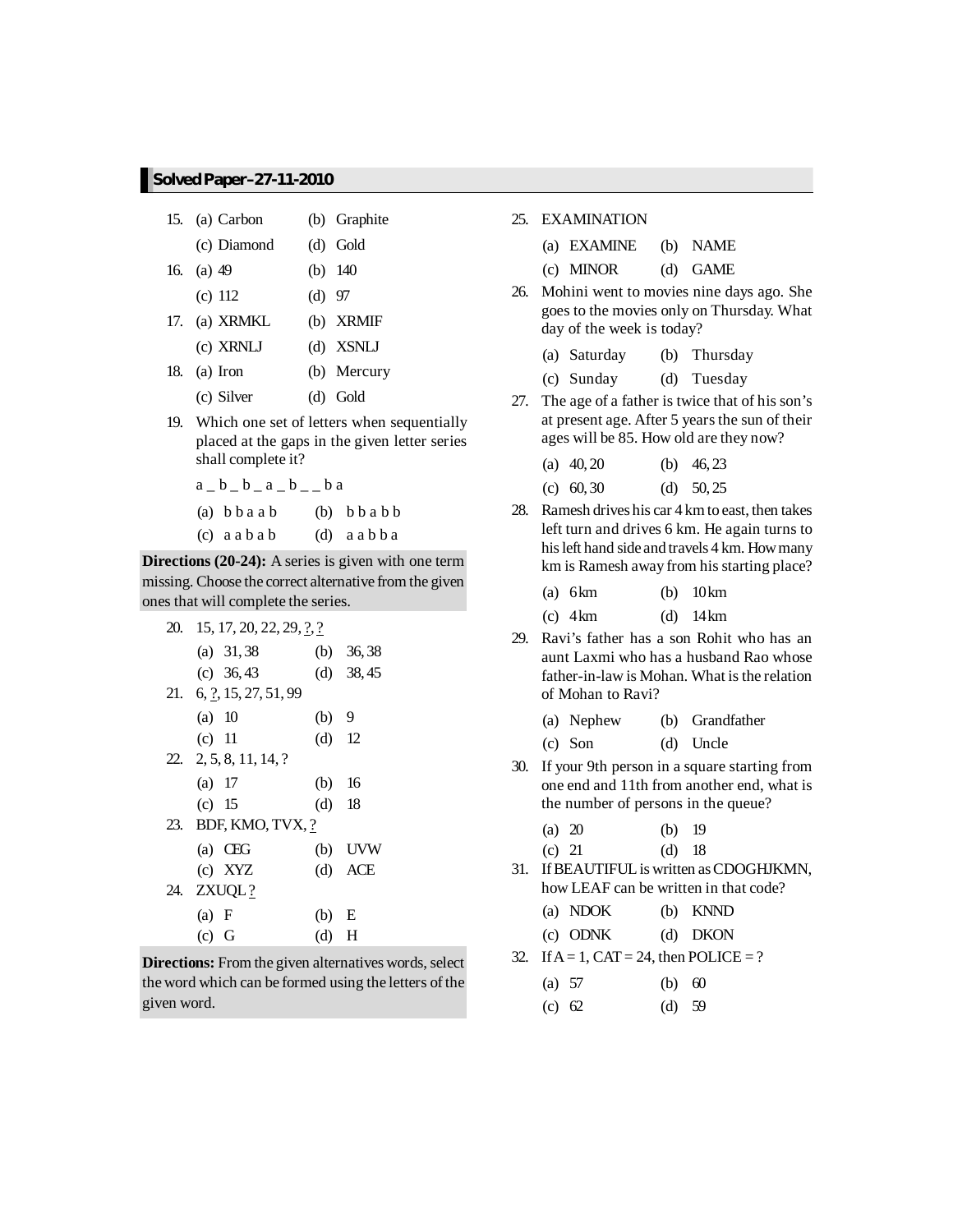- 33. Five students are sitting in a row. 'T' is on the right of 'Z'. 'M' is one the left of 'Z' but is one the right of 'L'. 'T' is on the left of 'Q'. Who is sitting first from the left?
	- (a) Z (b) Q
	- (c) T (d) L
- 34. From the given alternative words, select the word which cannot be formed using the letters of the given word:

**SUPERIORITY** 

- (a) PURSE (b) PURSUIT
- (c) PRIORITY (d) PURITY
- 35. Question Missing
	- (a) East (b) West
	- (c) North (d) South
- 36. Select the alternative which is related to the given set.

Given set is: (12, 18, 24)

(a) 
$$
(6, 12, 30)
$$
 (b)  $(5, 15, 10)$ 

- (c)  $(10, 16, 18)$  (d)  $(8, 12, 16)$
- 37. In a solid cube which is made up of 27 small cubes, two opposite sides are painted red, two painted yellowand the other two painted white. How many cubes have two colours?

| $(a)$ 8 | (b) $12$ |  |
|---------|----------|--|
| (c) 16  | (d) $24$ |  |

**Directions (38-40):** In each of the following questions one / two statements are given followed by two conclusions(I) and (II). You have to consider the two statements to be true even if they seem to be at variance from commonly known facts. You have to decide which of the given conclusions, if any, follow from the given statements.

38. **Statements:**

Some books are Magazines.

Some Magazines are Novels.

#### **Conclusions:**

- (I) Some books are Novels.
- (II) Some Novels are Magazines.
- (a) Only(I) follows
- (b) Only(II) follows
- (c) Either (I) or (II) follows
- (d) Neither (I) nor (II) follows

#### 39. **Statements:**

"Bats do not lay eggs and therefore, bats are not birds.

#### **Conclusions**

- (I) All birds lay eggs.
- (II) Only birds lay eggs.
- (a) Only(I) follows
- (b) Only(II) follows
- (c) Both (I) and (II) follows
- (d) Neither (I) nor (II) follows

#### 40. **Statements:**

- (I) All students like excursions.
- (II) Some students like Laboratory experiments.
- (a) Only(I) follows
- (b) Only(II) follows
- (c) Conclusion (I) and (II) follows
- (d) Neither (I) nor (II) follows
- 41. If '+' stands for ' $\div$ ', ' $\times$ ' stands '+', '-' stands for ' $\times$ ', and ' $\div$ ' stands for '–', then which of the following statements is correct?
	- (a)  $36 \times 6 + 7 \div 2 6 = 20$
	- (b)  $36 \div 6 + 3 \times 5 3 = 45$
	- (c)  $36 + 6 3 \times 5 \times 3 = 24$
	- (d)  $36 6 + 3 \times 5 \div 3 = 74$
- 42. If  $4-4=17$ ,  $6-6=37$  and  $2-2=5$  then what is  $5 - 5 = ?$ 
	- (a) 27 (b) 26
	- (c) 19 (d) 20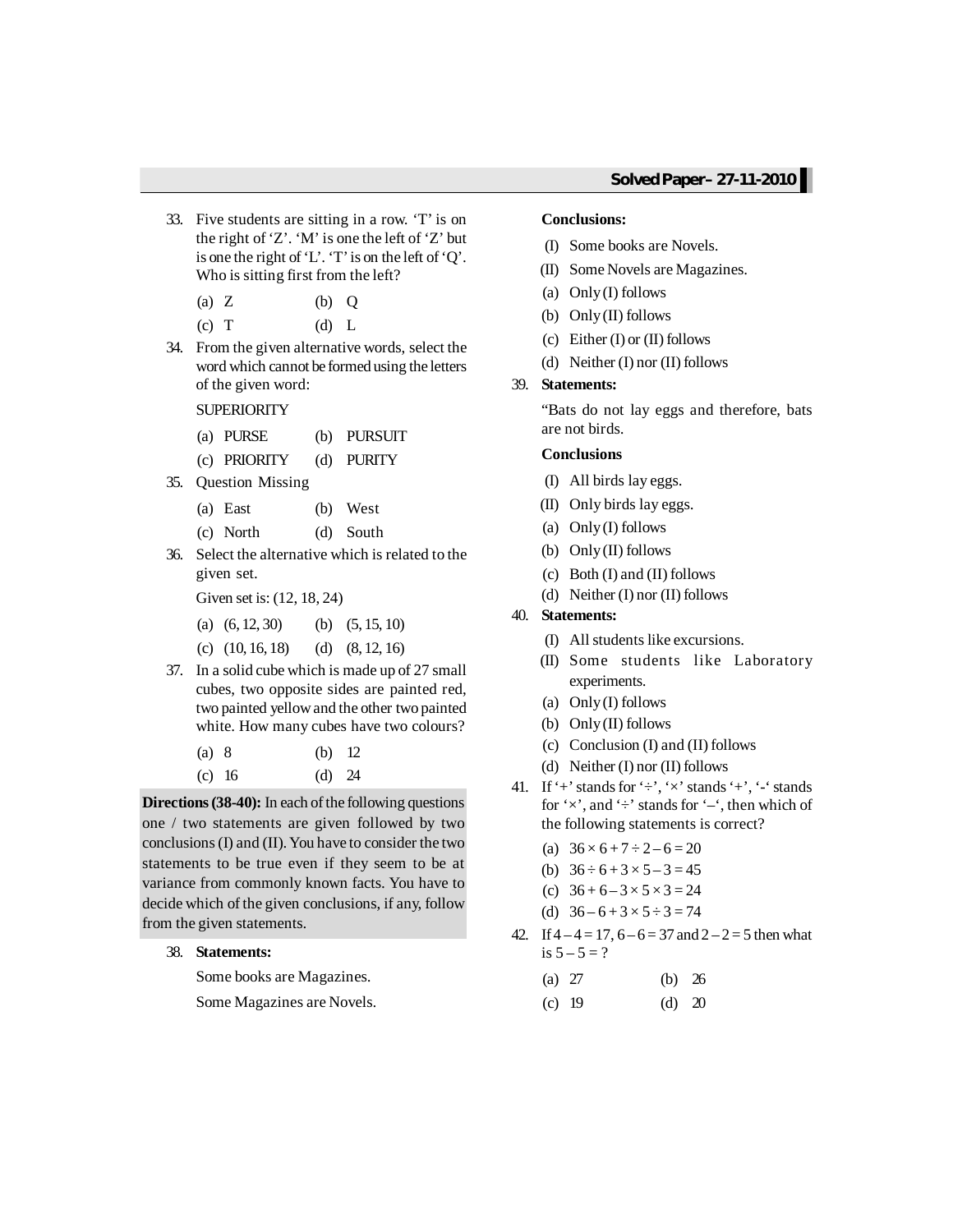- 43. In the following equation, select correct combination of mathematical sings to replace \* signs and to balance the equation
	- $16 * 4 * * 5 * 9 * 1$ (a)  $+ \div = \times$  (b)  $\div + = \times$
	- (c)  $x = + -$  (d)  $+ x = \div$

**Directions(44-45):** Select themissing number from the given responses.

| 6       | 7              | 5  |    |
|---------|----------------|----|----|
| 7       | 8              | 6  |    |
| 44.     | $\frac{8}{62}$ | 9  | ?  |
| (a) 4   | (b) 7          |    |    |
| (c) 8   | (d) 9          |    |    |
| 9       | 4              | 5  |    |
| 12      | 16             | 15 |    |
| 45.     | 15             | 20 | 25 |
| 180     | 80             | ?  |    |
| (a) 125 | (b) 75         |    |    |
| (c) 20  | (d) 25         |    |    |

**Directions:** Select the related figure from the answer figures.

46. Question Figures



Answer Figures



47. Among the four answer figures, which figure can be formed from the cut-pieces given below in the question figure?

Question Figure



Answer Figures



**Directions:** Which answer figure will complete the question figure?

48. Question Figure



Answer Figures



49. If a mirror is placed on the line MN, then which of the answer figures is the right image of the given question figure?

Question Figure

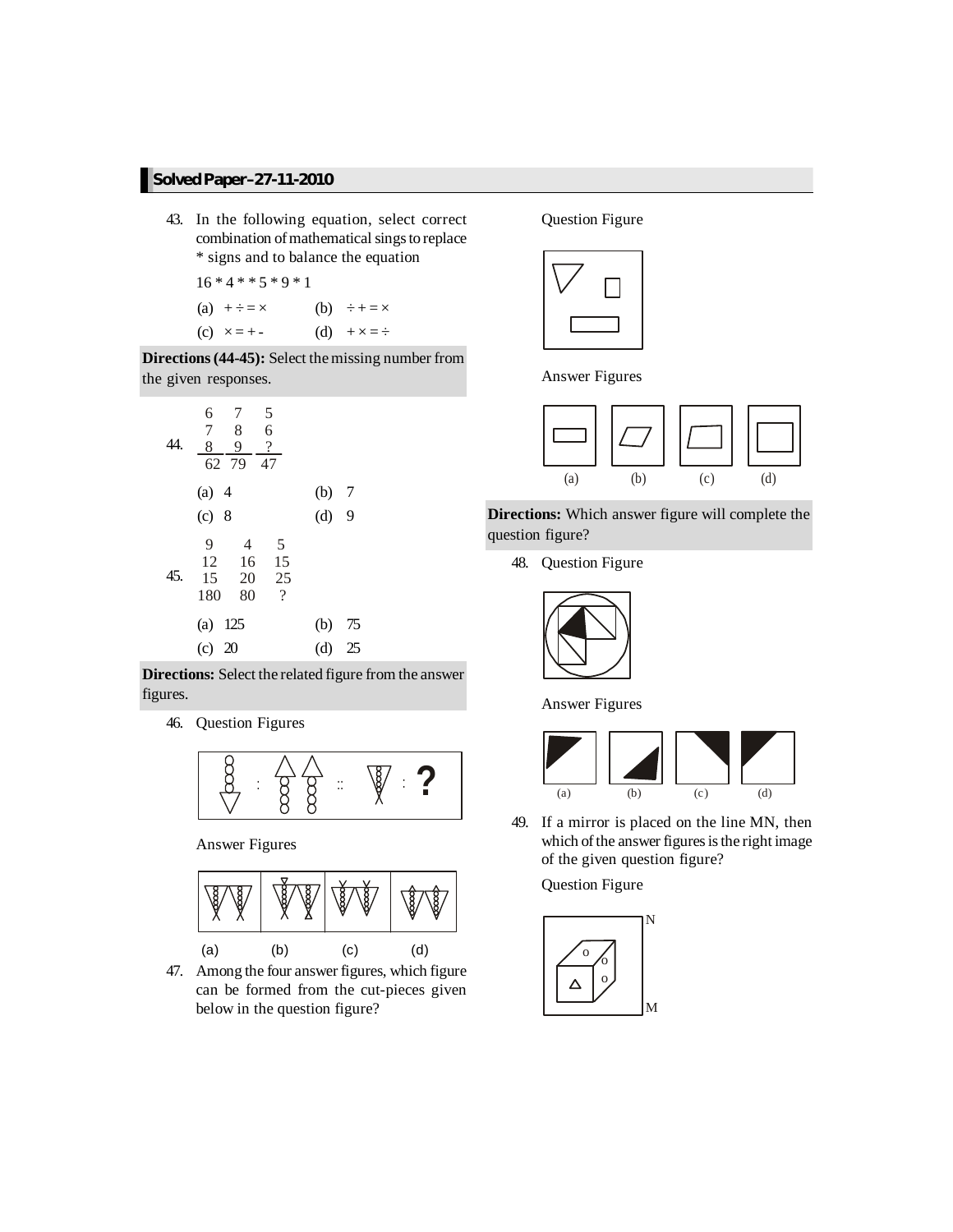Answer Figures



50. Find out which of the diagrams as given in the alternatives correctly represents the relationship stated in the question.

**Mountains, Forest, Earth**



|            |     |     |           |                     |           |           |           | Solved Paper-27-11-2010 |           |           |           |         |           |
|------------|-----|-----|-----------|---------------------|-----------|-----------|-----------|-------------------------|-----------|-----------|-----------|---------|-----------|
|            |     |     |           | <b>ANSWER SHEET</b> |           |           |           |                         |           |           |           |         |           |
|            |     |     |           |                     |           |           |           |                         |           |           |           |         |           |
| 1. $(c)$   | 2.  | (c) | 3. (d)    | 4. (d)              | 5. (c)    | 6. (a)    | 7. (c)    |                         | 8. (a)    |           | 9. $(d)$  |         | 10. $(c)$ |
| 11. (a)    | 12. | (d) | 13. (b)   | 14. (b)             | 15. $(d)$ | 16. $(a)$ | 17. $(d)$ |                         | 18. $(d)$ |           | 19. $(d)$ |         | $20.$ (d) |
| 21. (b)    | 22. | (a) | $23.$ (a) | 24. (a)             | 25. (b)   | 26. (a)   | $27.$ (d) | 28.                     | (a)       |           | 29. (b)   |         | 30. $(b)$ |
| 31.<br>(a) | 32. | (b) | $33.$ (d) | $34.$ (b)           | $35.$ (b) | $36.$ (d) | $37.$ (b) | 38.                     | (b)       | 39. $(a)$ |           | 40. (c) |           |
| 41. (d)    | 42. | (b) | 43. (b)   | 44. (b)             | 45. (b)   | 46. $(c)$ | 47. (a)   | 48.                     | (d)       | 49. (c)   |           |         | 50. $(a)$ |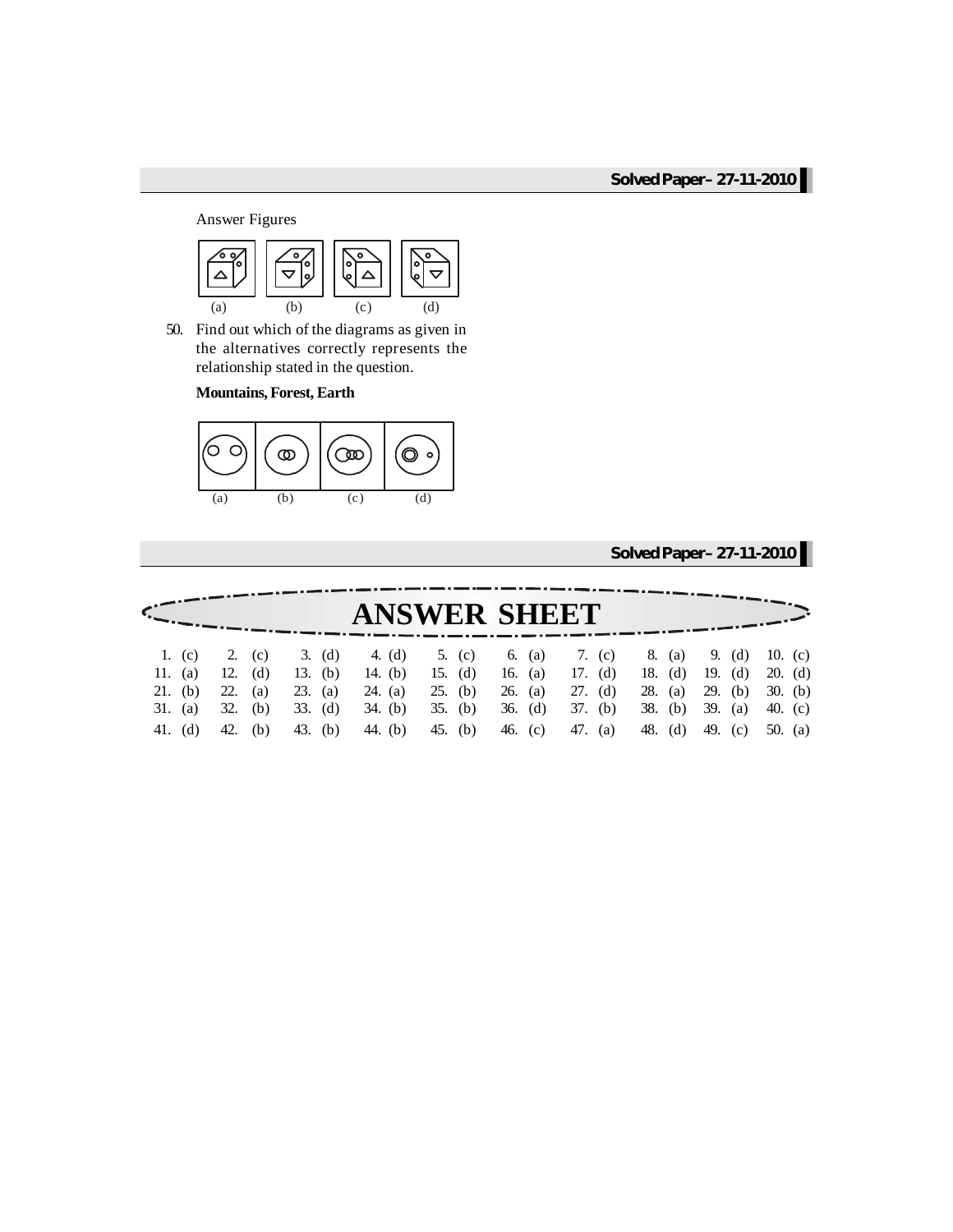## **PART-II**

# **ENGLISH LANGUAGE**

**Directions (51-55):** In the following questions some of the sentences have errors and some have none. Find out which part of a sentence has an error. If there is no error, your answer is(4) i.e. No error.

- 51. The Principal and staff  $(1)$  / are awaiting for  $(2)$  / the chief guest  $(3)$  / No error  $(4)$ .
- 52. He thinks  $(1)$  / himself $(2)$  as a great scholar.  $(3)$  / No Error  $(4)$ .
- 53. Unless (1) you will study hard (2) / you cannot pass.  $(3)$  / No error  $(4)$ .
- 54. I like  $(1)$  / the poetries  $(2)$  / of Byron and Shelley.  $(3)$  / No error  $(4)$ .
- 55. On last Sunday  $(1)$  / I met my friend  $(2)$  / accidentally. (3) / No error (4).

**Directions (56-60):** In the following questions, sentences are given with blanks to be filled in with an appropriate word(s). Four alternatives are suggested for each question. Choose the correct alternatives out of the four.

- 56. You may bring your dog where \_\_\_\_\_\_ .
	- (a) you have to pay
	- (b) there is no water
	- (c) pets are allowed
	- (d) pets can sleep
- 57. The chief was wondering
	- (a) when to brush his teeth
	- (b) what to prepare for the important dinner
	- (c) how to wash the dishes
	- (d) when to take the dog for a walk
- 58. I have brought some books \_\_\_\_\_\_, you to examine.
	- (a) to (b) for
	- (c) with (d) over
- 59. The speaker did not properly space out his speech, but went on  $\_\_\_\_$  one point only.
	- (a) stressing (b) avoiding
	- (c) devoting (d) decrying
- 60. The usher showed us \_\_\_\_\_
	- (a) how to take photographs
	- (b) where to sit
	- (c) when to comb out hair
	- (d) how to dance

**Directions (61-65):** In the following questions, out of the four alternatives, choose the one which best expresses the meaning of the given word.

- 61. Autocratic
	- (a) Cooperative (b) Dictatorial
	- (c) Inspirational (d) Charitable
- 62. Daring
	- (a) Brilliant (b) Energetic
	- (c) Enthusiastic (d) Courageous
- 63. Demonstrate
	- (a) Remonstrate (b) Show
	- (c) Witness (d) Complain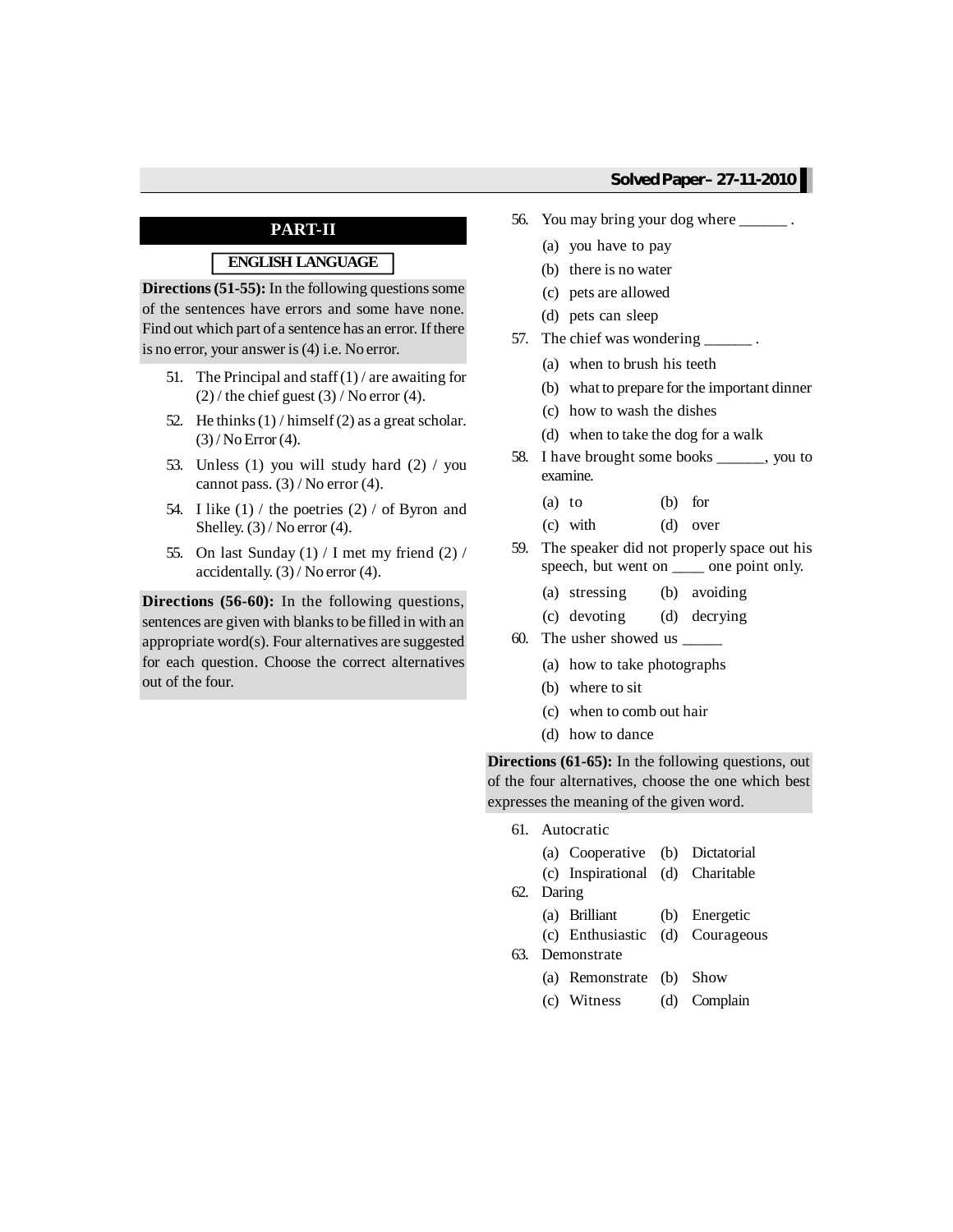- 64. Deliberate
	- (a) Purposeless (b) Perpetrate
	- (c) Intentional (d) Intervention
- 65. Defer
	- (a) Postpone (b) Different
	- (c) Accept (d) Disagree

**Directions (66-70):** In the following questions, choose the word opposite in meaning to the given word.

|          | 66. Abundance |                                      |
|----------|---------------|--------------------------------------|
|          | (a) Scanty    | $(b)$ Tiny                           |
|          | (c) Scarcity  | (d) Deficient                        |
|          | 67. Unanimity |                                      |
|          | (a) Amity     | (b) Enmity                           |
|          |               | (c) Disagreement (d) Dissatisfaction |
| 68. Vice |               |                                      |
|          | (a) Fame      | (b) Virtue                           |
|          | (c) Fortune   | (d) Fate                             |
|          | 69. Renowned  |                                      |
|          | (a) Famous    | (b) Owned                            |
|          | (c) Unowned   | (d) Unknown                          |
|          | 70. Provoke   |                                      |
|          | (a) Soothe    | (b) Incite                           |
|          | (c) Smoothen  | (d) Entice                           |

**Directions (71-75):** In the following questions, four alternatives are given for the idiom / phrase printed in **bold** in the sentence. Choose the alternative which best expresses the meaning of the idiom/phrase.

- 71. Tagore was **a man of letters.**
	- (a) of wide contacts
	- (b) an excellent letter dictator
	- (c) a great writer ofletters
	- (d) proficient in literaryart
- 72. Hisfriends beat the boy **to pay off oldscores.**
	- (a) to refund old dues
	- (b) to take revenge
	- (c) to force him to be a scorer in a match
	- (d) because he had not scored well earlier
- 73. Chintan is so innocent that he **wears his heart on hissleeve.**
	- (a) Wears dress that does not match
	- (b) Expresses his feelings openly
	- (c) Wears colourful dresses
	- (d) Expresses his feelings with the shape of a heart printed on its sleeve
- 74. It was **a red letter day** in historyofthe world.
	- (a) a day with bloodshed.
	- (b) A dangerous not about the destruction
	- (c) A daymemorable for some joyful event
	- (d) A daywith love and warmth
- 75. The poorsubordinates are make **scapegoats** by their superiors.
	- (a) punished or others misdeeds
	- (b) developed poor relations
	- (c) treated humbly and respectfully
	- (d) scolded with arrogant reactions

**Directions** (76-80): In the following questions, a part of the sentence is printed in **bold.** Below are given alternatives to the **bold** part at (1), (2) and (3) which mayimprove the sentence. Choose correct alternative. In case no improvement needed your answer is (4).

- 76. She hasred Oliver Twist when she **had been** fourteen years old.
	- (a) had become (b) has become
	- (c) was (d) No improvement
- 77. Children like to eat sweets, **isn't it**?
	- (a) do they? (b) Is it?
	- (c) Don't they? (d) No improvement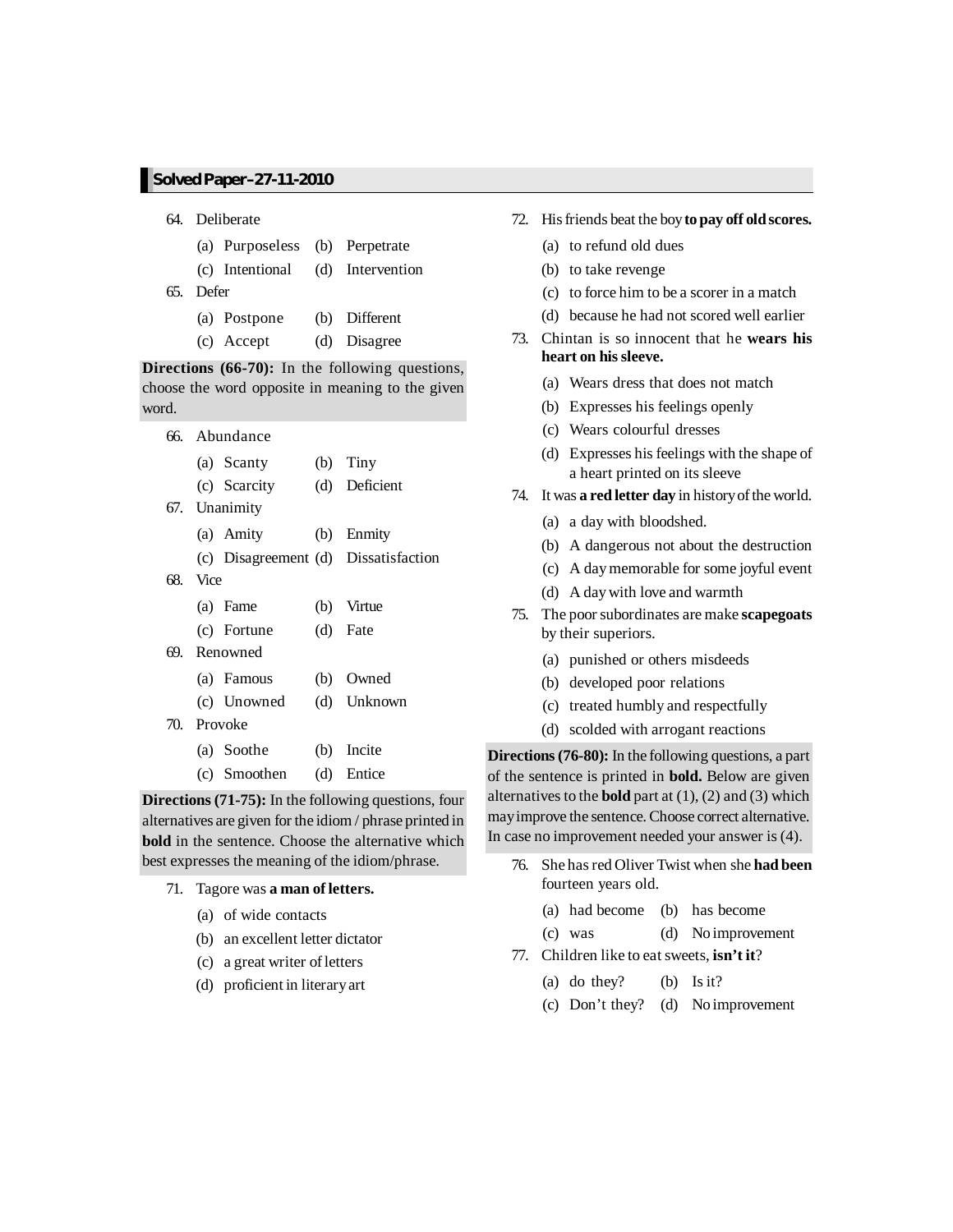- 78. He took **disadvantage** of the situation and cheated many people.
	- (a) chance (b) advantage
	- (c) disapproval (d) No improvement
- 79. He was so afraid that his knees knocked **on another**.
	- (a) one against (b) each other
	- (c) both (d) No improvement
- 80. All the candidates will **give** a test on Friday.
	- (a) appear (b) take
	- (c) accept (d) No improvement

**Directions** (81-85): In the following questions, out of the four alternatives, choose the one which can be substituted for the given words / sentences.

- 81. A person who is physically dependent on a substance.
	- (a) Criminal (b) Martyr
	- (c) Gladiator (d) Addict
- 82. A child born after the death of its father is called
	- (a) An orphan (b) A deprived child
	- (c) Awaif (d) A posthumous child
- 83. A movement of part of the body to express an idea or feeling
	- (a) Jibe (b) Gesture
	- (c) Pose (d) Mimicry
- 84. A legal agreement bywhich a person borrows money from a bank usually to buy a house
	- (a) Document (b) Mortgage
	- (c) Lease (d) Invoice
- 85. Failing to discharge one's duty
	- (a) Debacle (b) Dereliction
	- (c) Determination (d) Deterrent

**Directions (86-95):** In the following passage, some of the words have been left out. First read the passage over and try to understand what it is about. Then fill in the blanks with the help of the alternatives given.

Aseminarisgenerallyaformof **(86)** interaction, either at an academy **(87)** or a commercial or **(88)** organisation. It has the function of **(89)**. Small groups for **(90)** meetings, focusing each time on some **(91)** subject, in which everyone present in **(92)** to participate. Thisis often **(93)** through and ongoing dialogue with a seminar **(94)** or instructor. Normally participants must not be(95) in the field under discussion.

| 86. | (a) academic                    | (b) | social                            |
|-----|---------------------------------|-----|-----------------------------------|
|     | (c) informal                    | (d) | artificial                        |
| 87. | (a) institution                 |     | (b) intermission                  |
|     | (c) intervention                |     | (d) interference                  |
| 88. | (a) provincial                  |     | (b) proverbial                    |
|     | (c) professional d) progressive |     |                                   |
| 89. | (a) bringing out                |     |                                   |
|     | (b) bringing together           |     |                                   |
|     | (c) bringing among              |     |                                   |
|     | (d) bringing off                |     |                                   |
| 90. | (a) recurring                   |     | (b) repeating                     |
|     | (c) reverting                   | (d) | reforming                         |
| 91. | (a) particular                  | (b) | partial                           |
|     | (c) previous                    | (d) | prevented                         |
| 92. | (a) entrusted                   |     | (b) encouraged                    |
|     | (c) enlarged                    | (d) | endured                           |
| 93. |                                 |     | (a) accomplished (b) acknowledged |
|     | (c) acquainted                  | (d) | acquired                          |
| 94. | (a) follower                    | (b) | member                            |
|     | (c) leader                      |     | (d) associate                     |
| 95. | (a) professional (b) teacher    |     |                                   |
|     |                                 |     |                                   |

(c) starter (d) beginners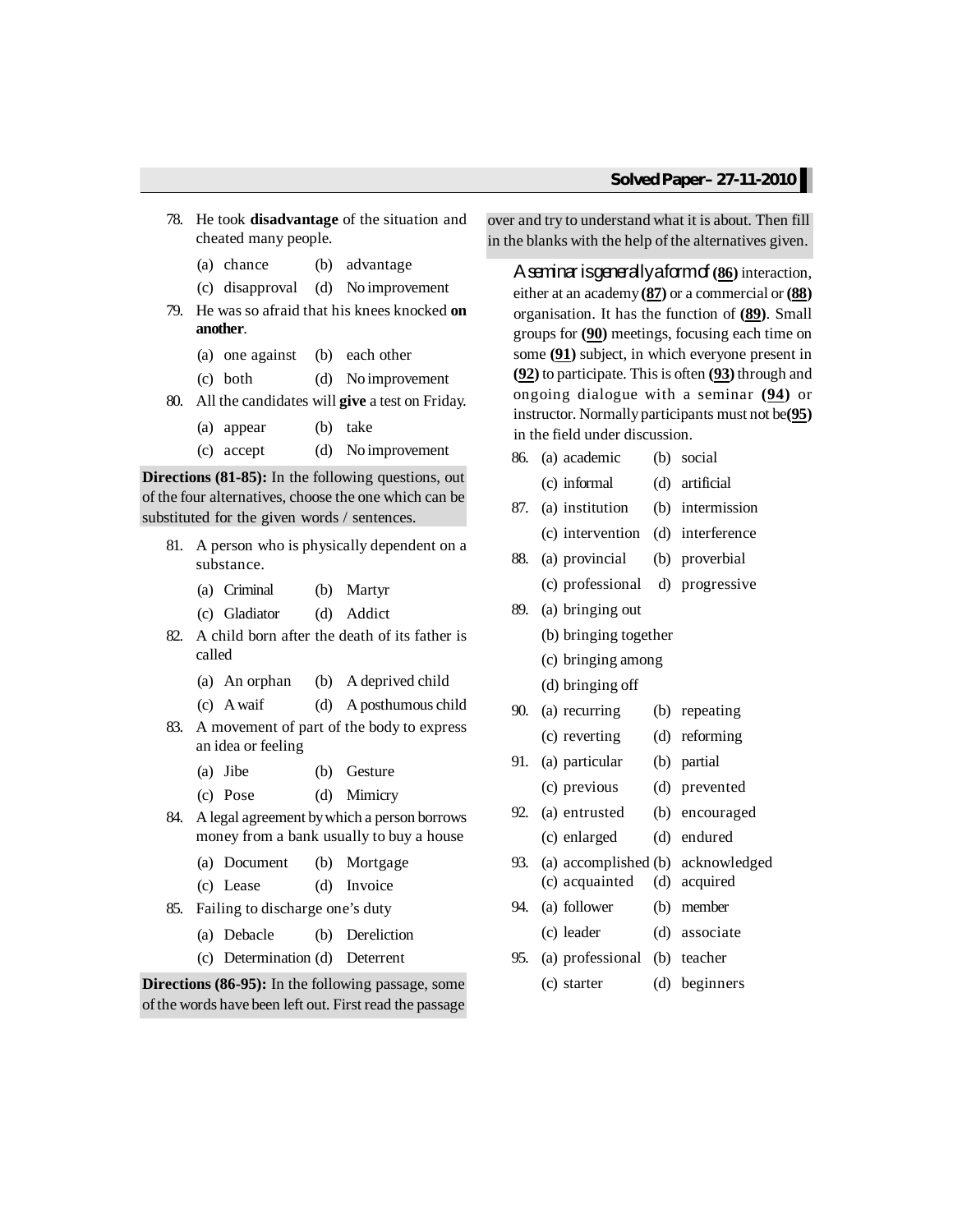**Directions(96-100):** In the following questions, you have one brief passage with 5 questions following the passage. Read the passage carefully and choose the best answer to each question out of the four alternatives.

## **PASSAGE**

India records the world's highest per-capita incidence of water-borne diseases such as diarrhea, typhoid and hepatitis, in spite of which concern for safe drinking water is still abysmally loweven among educated Indians. This alarming indifference was borne out in a survey conducted by market research agency Research International Ltd. Based on a study of 3,000 households spread across all major citiesin India. The survey found that over 73 per cent of all households in the highest income categories (SEC  $A & B$ ) drink tap water without boiling it and as many as 55 per cent of the same group drink tap water after filtration through a cloth, but without boiling.

Though every school child knows that unboiled tap water contains un-seen disease causing germs, and is unsafe to drink, the high level of indifference to boiling water will come as a surprise to many. Comments Dr. S.S. Narvekar, Deputy Director, Directorate of Health Services, Government of Maharashtra. "We regularly monitor water quality in all major urban centres in this State. During 1995-96, we found that 9,730 out of 159,233 samples of water were contaminated with disease causing organisms, representing a high 6.11 per cent of the total number of samples collected and analysed. This is an alarmingly high level of contamination considering that Maharashtra is one of the more developed states in India and it may be higher in other states. Also during late summer months when there is water scarcity, and during these monthsit is doubly important to ensure drinking water is adequately sanitised."

- 96. In India the concern of safe drinking water is:
	- (a) very low (b) good
	- (c) enough (d) more than expected
- 97. In the highest number of categories the number of people drink tap water without boiling it is:
	- (a) about half of the house holds
	- (b) all the house holds
	- (c) nearly three fourths of the households
	- (d) one fourth of the households
- 98. During rainy season, drinking water should be:
	- (a) cleaned
	- (b) sanitised
	- (c) stored
	- (d) used
- 99. There is a high level of \_\_\_\_\_ to boiling water.
	- (a) interest
	- (b) indifference
	- (c) care
	- (d) curiosity
- 100. According to the passage, un-boiled tap water contains
	- (a) impurities
	- (b) chemicals
	- (c) germs
	- (d) waste matter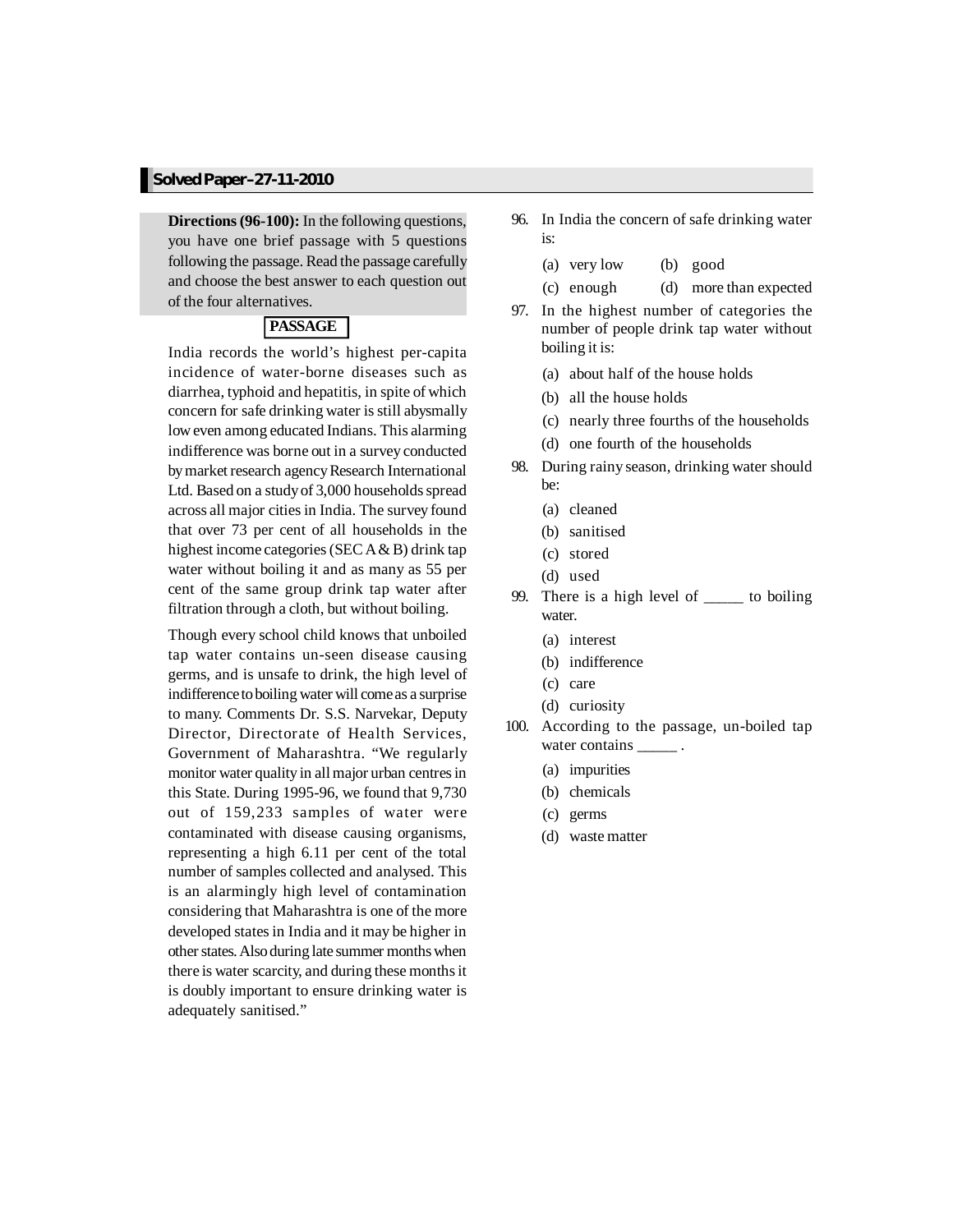|                                    |           |                       |                                  |                                | <b>ANSWER SHEET</b>                 |                               |                                  |                       |                                                |                                   |
|------------------------------------|-----------|-----------------------|----------------------------------|--------------------------------|-------------------------------------|-------------------------------|----------------------------------|-----------------------|------------------------------------------------|-----------------------------------|
|                                    |           |                       |                                  |                                |                                     |                               |                                  |                       |                                                |                                   |
| 51. (a)<br>$61.$ (b)<br>71. (d)    | 62. $(d)$ | 52. (c)<br>72. (b)    | 53. (b)<br>63. (b)<br>73. (b)    | 54. (b)<br>64. (c)<br>74. (c)  | 55. $(a)$<br>65. (a)<br>75. (a)     | 56. (c)<br>66. (c)<br>76. (c) | 57. (b)<br>67. (c)<br>77. (c)    | 58. (b)<br>78. (b)    | 59. (a)<br>68. (b) 69. (d)<br>79. (d)          | $60.$ (b)<br>70. (a)<br>$80.$ (b) |
| 81. (d)<br>91. (a) 92.<br>101. (a) | 102.      | 82. (d)<br>(b)<br>(b) | 83. (b)<br>93. (a)<br>103. $(c)$ | 84. (b)<br>94. (c)<br>104. (a) | $85.$ (b)<br>95. $(d)$<br>$105$ (a) | 86. (c)<br>96. (a)<br>106 (c) | 87. (a)<br>97. (c)<br>107<br>(b) | 88. (c)<br>108<br>(c) | 89. (b)<br>98. (b) 99. (b) 100. (c)<br>109 (b) | 90. $(a)$<br>110 (c)              |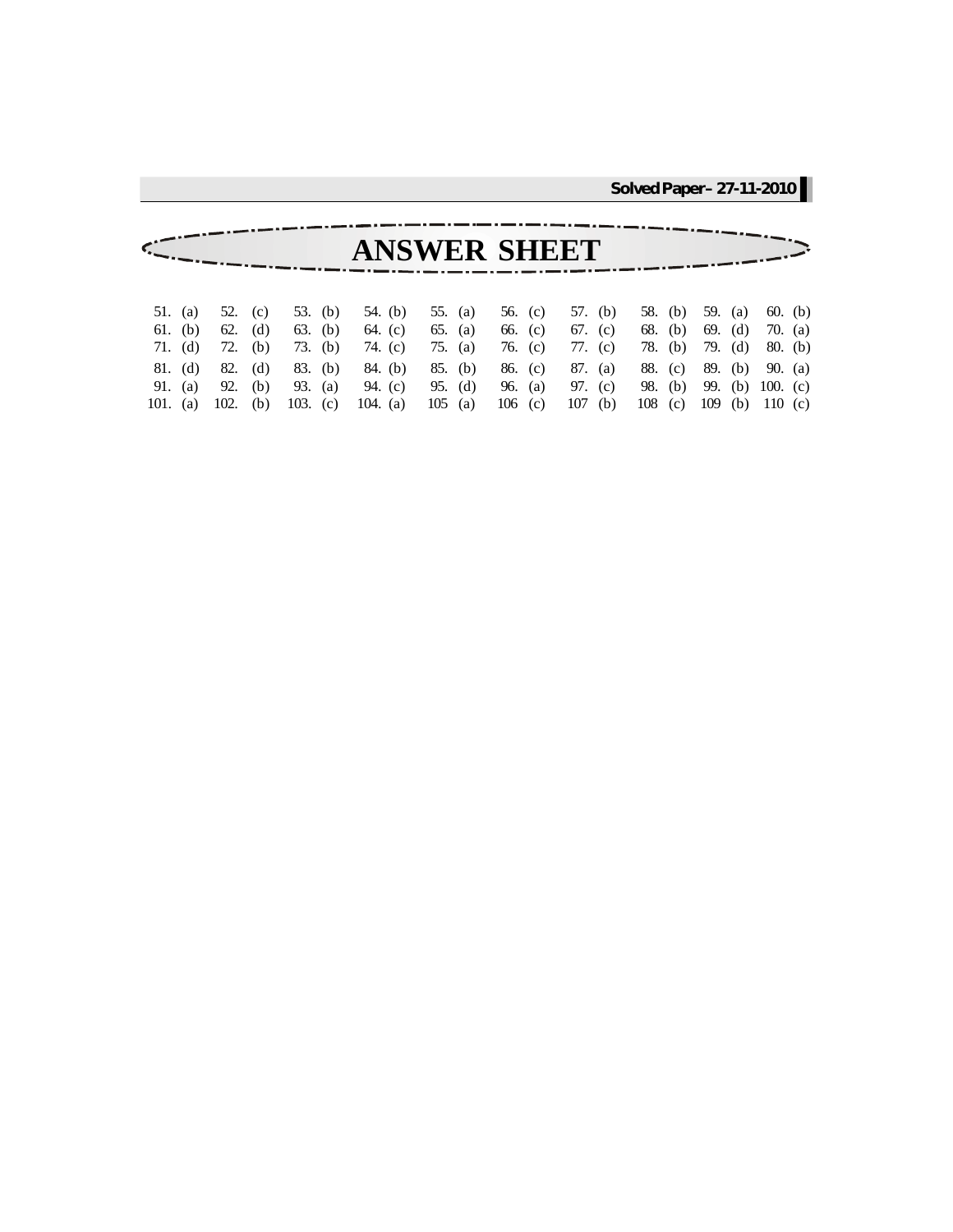## **PART-III**

### **NUMERICALAPTITUDE**

- 101. A sailor goes 12 km downstream in 48 minutes and returns in 1 hour 20 minutes. The speed of the sailor in still water is:
	- (a)  $12 \text{ km/hr}$  (b)  $12.5 \text{ km/hr}$
	- (c)  $13 \text{ km/hr}$  (d)  $15 \text{ km/hr}$
- 102. If 24-carat gold is considered to be hundred per cent pure gold, then the percentage of pure gold in 22-carat gold is:
	- (a)  $91\frac{3}{4}$  (b)  $91\frac{2}{3}$

(c) 
$$
91\frac{1}{3}
$$
 (d)  $90\frac{2}{3}$ 

103. If 
$$
x + \frac{1}{x} = 3
$$
, then the value of  $\frac{x^3 + \frac{1}{3}}{x^2 - x + 1}$  is

(a) 
$$
\frac{3}{2}
$$
 (b)  $\frac{5}{2}$ 

(c) 
$$
\frac{7}{2}
$$
 (d)  $\frac{11}{2}$ 

104. 
$$
\left[ \left\{ \left( \frac{1}{2} \right)^2 \right\}^{-2} \right]^{-1}
$$
 is equal to:

(a) 
$$
\frac{1}{16}
$$
 (b) 16

(c) 
$$
-\frac{1}{16}
$$
 (d) -16

105. The price of sugar is increased by 25%. If a family wants to keep its expenses on sugar unaltered, then the familywill have to reduce the consumption of sugar by:

107. PipeA can fill a cistern in 6 hours and pipe B can fill it in 8 hours. Both the pipes are opened simultaneously, but after two hours, pipe A is closed. How many hours will B is closed. How many hours will B take to fill the remaining part of the cistern?

(a) 2  
\n(b) 
$$
3\frac{1}{3}
$$
  
\n(c)  $2\frac{2}{3}$   
\n(d) 4

- 108. The sides of a triangle are in the ratio  $\frac{1}{3}:\frac{1}{4}:\frac{1}{5}$ and its perimeter is 94 cm. The length of the smallest side of the triangle is:
	- (a) 18cm
	- (b) 22.5cm
	- $(c)$  24 cm
	- (d) 27cm
- 109. The average of seven consecutive positive integers is 26. The smallest of these integers is:
	- (a) 21 (b) 23
	- (c) 25 (d) 26
- 110. Due to an increase of 50% in the price of eggs, 4 eggs less are available for Rs. 24. The present rate of eggs per dozen is:
	- (a) Rs. 24
	- (b) Rs. 27
	- (c) Rs. 36
	- (d) Rs. 42
- 111. Next number of the sequence 2, 9, 28, 65,  $126, \_\_$  is :

| (a) $195$ | (b) $199$ |
|-----------|-----------|
| (c) $208$ | $(d)$ 217 |

| (a) $20\%$ | (b) $21\%$ |
|------------|------------|
| (c) $22\%$ | (d) $25%$  |

106. A sum of money amount to Rs. 850 in 3 years and to Rs. 925 in 4 years at some rate of simple interest. The sum is:

| (b) Rs. $600$ |  |  |  | (a) Rs. $550$ |  |
|---------------|--|--|--|---------------|--|
|---------------|--|--|--|---------------|--|

(c) Rs. 625 (d) Rs. 700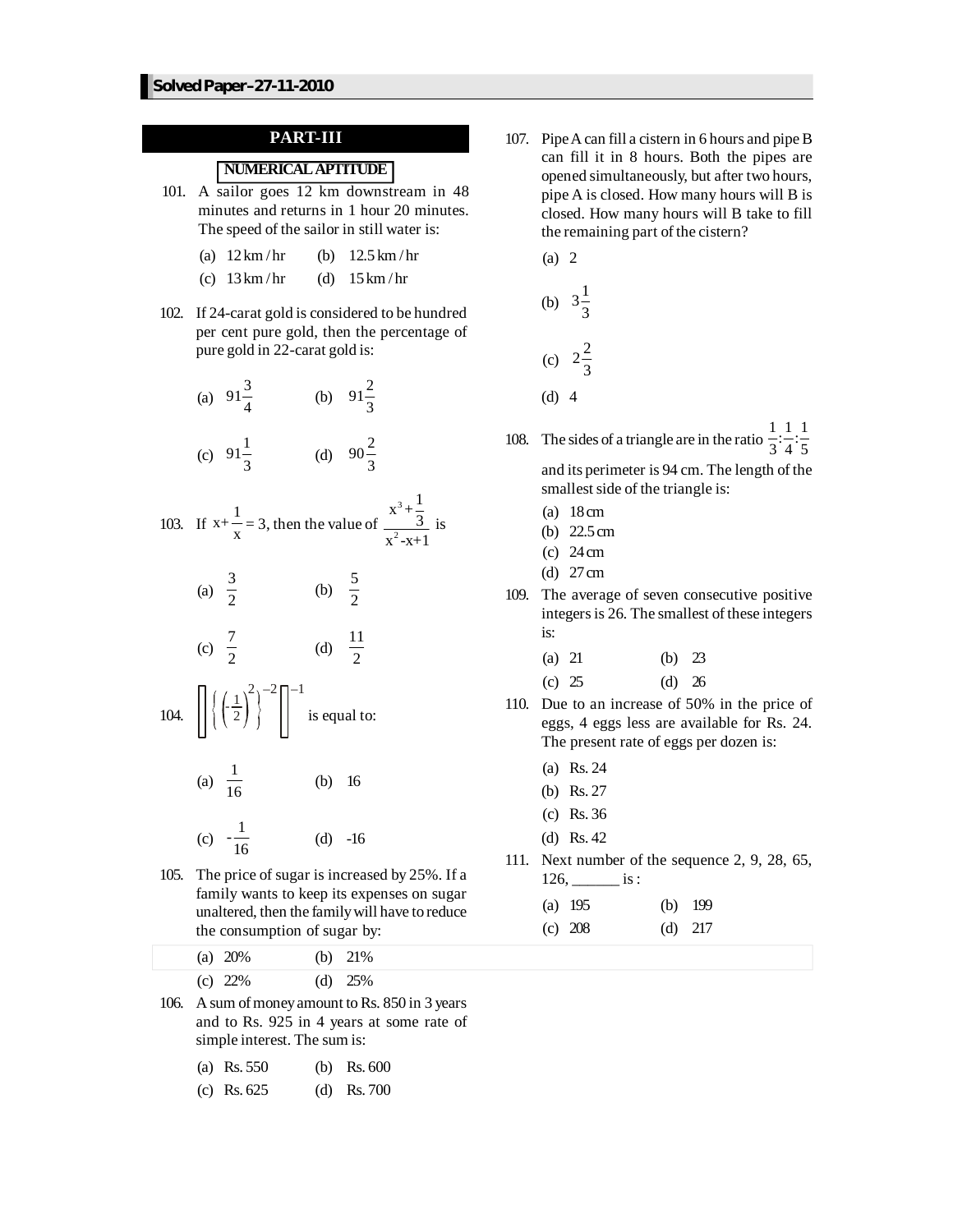- 112. IfA's income is 20% more than that of B, by how much percent is B's income less than that of A?
	- (a)  $16\frac{4}{5}$  (b)  $16\frac{1}{3}$ (c)  $16\frac{2}{3}$  (d)  $16\frac{2}{7}$
- 113. X alone can complete a piece of work in 40 days. He worked for 8 days and left. Y alone completed the remaining work in 16 days. How long would X and Y together take to complete the work?

(a) 
$$
13\frac{1}{3}
$$
 days (b) 14 days  
(c) 15 days (d)  $16\frac{2}{3}$ 

- 114. Which of the following successive discount series is the best of all for a customer?
	- (a) 30%, 20%, 10%
	- (b) 25%, 20%, 15%
	- (c) 30%, 10%, 15%
	- (d) 25%, 15%, 10%
- 115. What price should a shopkeeper mark on an article costing him Rs. 200 to gain 35% after allowing a discount of 25% ?
	- (a) Rs. 270 (b) Rs. 300
	- (c) Rs. 330 (d) Rs. 360
- 116. Total weekly emoluments of the workers of a factory is Rs. 1534. Average weekly emolument of a worker is Rs. 118. The number of workers in the factory is:

| (a) 16 | (b) $14$ |  |
|--------|----------|--|
|        |          |  |

- (c) 13 (d) 12
- 117. The length and breadth of a rectangle are increased by 20% and 25% respectively. The

increase in the area of the resulting rectangle will be:

| (a) $60\%$ | (b) $50\%$ |
|------------|------------|
| (c) $40\%$ | (d) $30\%$ |

- 118. A train travelling with uniform speed crosses two bridges of length 300 m and 240 m in 21 seconds and 18 seconds respectively. The speed or the train is:
	- (a)  $72 \text{ km/hr}$  (b)  $68 \text{ km/hr}$

(c)  $65 \text{ km/hr}$  (d)  $60 \text{ km/hr}$ 

119. Question Missing

|          | (a) 395 |         | (b) $135$ |
|----------|---------|---------|-----------|
| (c) $45$ |         | (d) $5$ |           |

120. If 
$$
A = \frac{1}{4}B
$$
 and  $B = \frac{1}{2}C$ , then  $A : B : C$  is :

- (a)  $8:4:1$
- (b)  $4:2:1$
- (c)  $1:4:8$  (d)  $1:2:4$
- 121. A 7 m wide road runs outside around a circular park, whose circumference is 176m. The area of the road is:

(use 
$$
\pi = \frac{22}{7}
$$
)  
(a) 1386 m<sup>2</sup> (b)

(c)  $1512 \text{ m}^2$ (d)  $1760 \text{ m}^2$ 

122. Ifthe cost price and selling price of an article are in the ratio 10 : 11, then the percentage of profit is:

 $1472 \,\mathrm{m}^2$ 

| (a) 10  | $(b)$ 9 |  |
|---------|---------|--|
| $(c)$ 3 | $(d)$ 1 |  |

123. A shopkeeper sells his goods at 15% discount. The marked price of an article whose selling price is Rs. 629 is:

| (a) Rs. $740$ | (b) Rs. $704$ |
|---------------|---------------|
| (c) Rs. $700$ | (d) Rs. $614$ |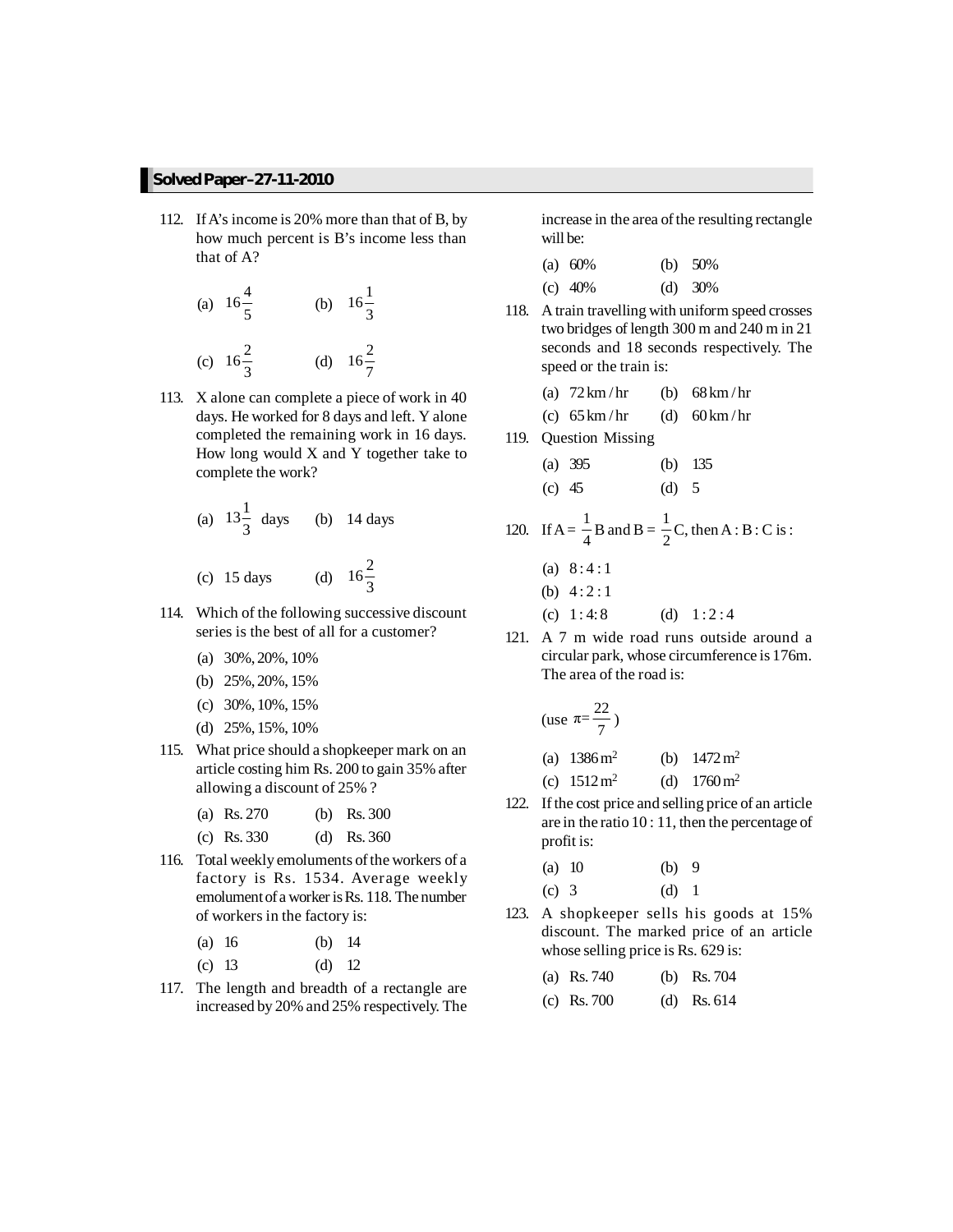- 124. Present population of a village is 67600. It has been increasing annually at the rate of 4%. What was the population of the village two years ago?
	- (a) 62500 (b) 63000
	- (c) 64756 (d) 65200
- 125. The average age of A and B is 30 years and that of Band Cis 26 years. The difference of the age of A and B is:
	- (a) 2 years (b) 4 years
	- (c) 6 years (d) 8 years
- 126. Twentywomen together can complete a work in 16 days. 16 men together can complete the same work in 15 days. The ratio of the working capacityof a man to that of a woman is:
	- (a)  $3:4$  (b)  $4:3$ (c)  $5:3$  (d)  $4:5$
- 127. If  $a+\frac{1}{a}+1=0$  (a 0) then the value of  $(a^4-$

a) is:

- $(a)$  (b) (c) 2 (d)  $-1$
- 128. If the height of a cone is increased by 100% then its volume is increased by:

| (a) $100\%$ | (b) | - 200% |
|-------------|-----|--------|
|             |     |        |

- (c) 300% (d) 400%
- 129. If x is a perfect square integer such that  $7 <$  $(2x - 3) < 17$ , then the value of x is:
	- (a) 25 (b) 16
	- (c)  $9$  (d)  $4$
- 130. The difference between the simple interest received from two different banks on Rs. 500 for 2 years is Rs. 2.50. The difference between their per annum rates of interest is:

| (a) $0.10\%$ | (b) $0.25\%$ |
|--------------|--------------|
|              |              |

(c) 0.50% (d) 1.00%

131. 999 $\frac{998}{999} \times 999$  is equal to:

| (a) $998999$ | (b) $999899$ |
|--------------|--------------|
| $(c)$ 989999 | (d) $999989$ |

132. The cost price of 24 apples is the same as the selling price of 18 apples. The percentage of gain is:

(a) 
$$
12\frac{1}{2}
$$
 (b)  $14\frac{2}{3}$   
(c)  $16\frac{2}{3}$  (d)  $33\frac{1}{3}$ 

133. A merchant sold an article for Rs. 75 at a profit percent equal to his cost price. The cost price of the article was:

| (a) Rs.45    | (b) Rs. $50$ |
|--------------|--------------|
| (c) Rs. $54$ | (d) Rs. $60$ |

134. The largest among the numbers  $0.9$ ,  $(0.9)^2$ ,  $\sqrt{0.9}$ ,  $0.\overline{9}$  is:

| (a) $0.9$        | (b) $(0.9)^2$        |
|------------------|----------------------|
| (c) $\sqrt{0.9}$ | (d) $0.\overline{9}$ |

135. The rain water from a roof  $22 \text{ m} \times 20 \text{ m}$  drains into a cylindrical vessel having a diameter of  $2 m$  and height  $3.5 m$ . If the vessel is just full, then the rainfall in cm is:

| (a) 2 | (b) $2.5$ |           |
|-------|-----------|-----------|
| (c) 3 |           | (d) $4.5$ |

136. Question Missing

| (a) Rs. $100$ | (b) Rs. $150$ |
|---------------|---------------|
| (c) Rs.175    | (d) Rs. 200   |

137. If n is an integer, then  $(n^3 - n)$  is always divisible by:

| $(a)$ 4 | (b) $5$ |  |
|---------|---------|--|
| (c) 6   | $(d)$ 7 |  |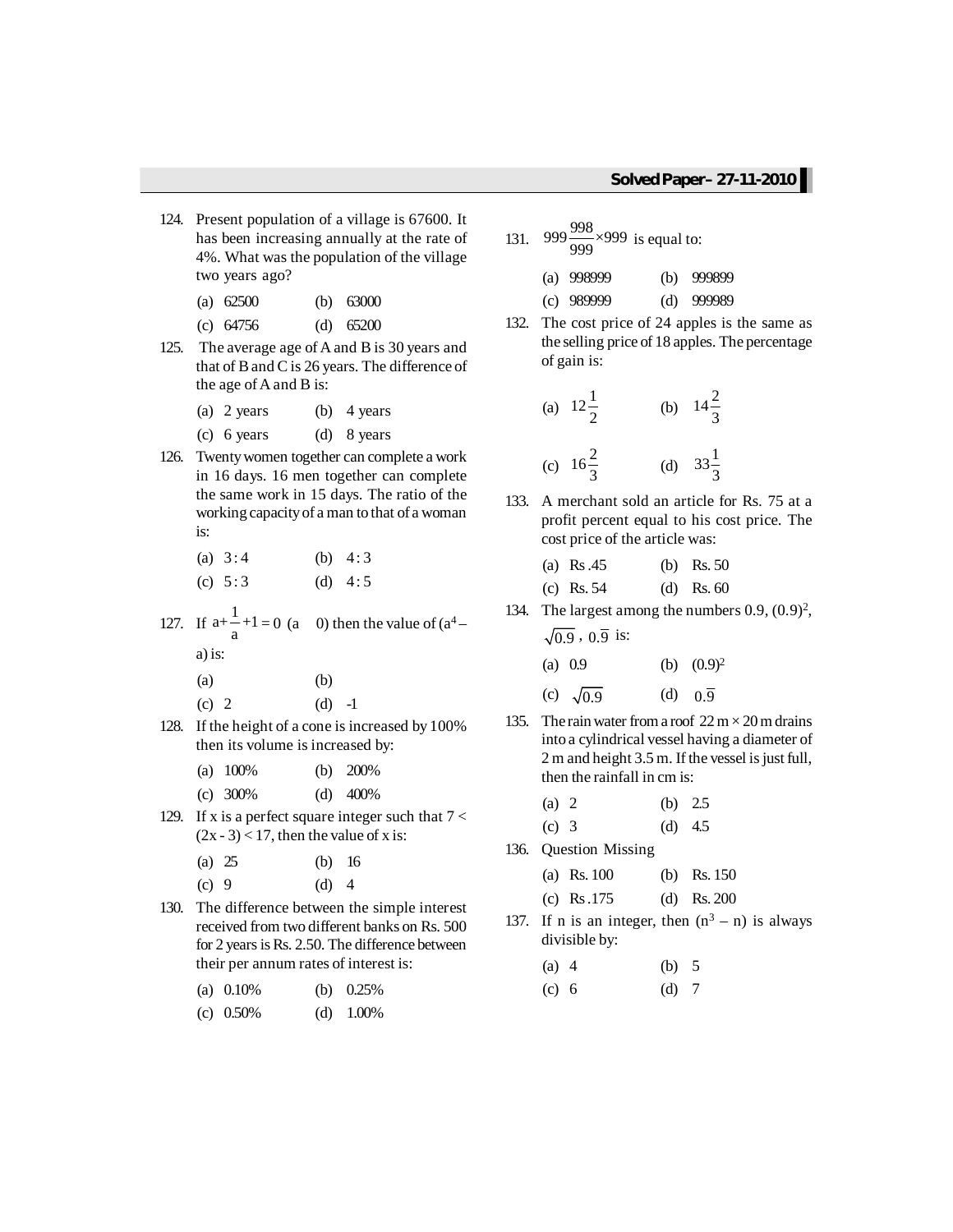- 138. A sum of money was lent at simple interest at a certain rate for 3 years. Had it been lent at 2.5% per annum higher rate, it would have fetched Rs. 540 more. The money lent was:
	- (a) Rs. 6400 (b) Rs. 6472
	- (c) Rs. 6840 (d) Rs. 7200
- 139. What number should be added to each of 6, 14, 18 and 38 so that the resulting numbers make a proportion?
	- (a) 1 (b) 2
	- (c) 3 (d) 4
- 140.  $\frac{0.8 \times 0.08 \times 0.08 + 0.02 \times 0.02 \times 0.02}{0.08 \times 0.08 - 0.0016 + 0.02 \times 0.02}$  is simplified to :
	-
	- (a) 0.001 (b) 0.1 (c) 0.0016 (d) 0.016

141. If 
$$
x = \sqrt{3} + \sqrt{3}
$$
, then the value of  $x^2 + \frac{1}{x^2}$ 

is:

- (a) 4 (b) 6
- (c) 9 (d) 10
- 142. The ratio of the number of boys and girls in a school 3 : 2. If 20% of the boys and 25% of the girls are scholarship holders, then the percentage of the students, who do not get the scholarships, is:
	- (a) 78 (b) 75
	- (c) 60 (d) 55
- 143. The HCF to two numbers is 15 and their LCM is 255. If one of the numbers is 75, then the others is:
	- (a) 105 (b) 90
	- (c) 60 (d) 45
- 144. A pipe of diameter d can drain a certain water tank in 40 minutes. The time taken by a pipe of diameter 2d for doing the same job is
- (a) 5 minutes (b) 10 minutes
- (c) 20 minutes (d) 80 minutes
- 145. In a mixture of 60 litres, the ratio of milk and water is 2 : 1. How much morewater must be added to make itsratio 1 : 2 ?
	- (a) 40 liters (b) 52 liters
	- (c) 54 liters (d) 60 liters
- 146. The area of an equilateral triangle is  $4\sqrt{3}$  cm<sup>2</sup>. The length of each side of the triangle is:
	- (a) 3 cm (b)  $2\sqrt{2}$  cm (c)  $2\sqrt{3}$  cm (d) 4 cm

**Directions (147-150):** The pie-chart, given here, shows various expenses of a publisher in the production and sale of a book. Study the chart and answer questions based on it.



147. Ifthe printing cost isRs. 17,500, the 'Royalty' paid is:

| (a) Rs. $8,750$ | (b) Rs. $7,500$ |
|-----------------|-----------------|
| (c) Rs. $6,300$ | (d) Rs. $3,130$ |

148. The measure of central angle for the section 'printing cost' is:

| (a) $126^{\circ}$ | (b) $70^{\circ}$ |
|-------------------|------------------|
|                   |                  |

(c)  $63^{\circ}$ (d)  $35^{\circ}$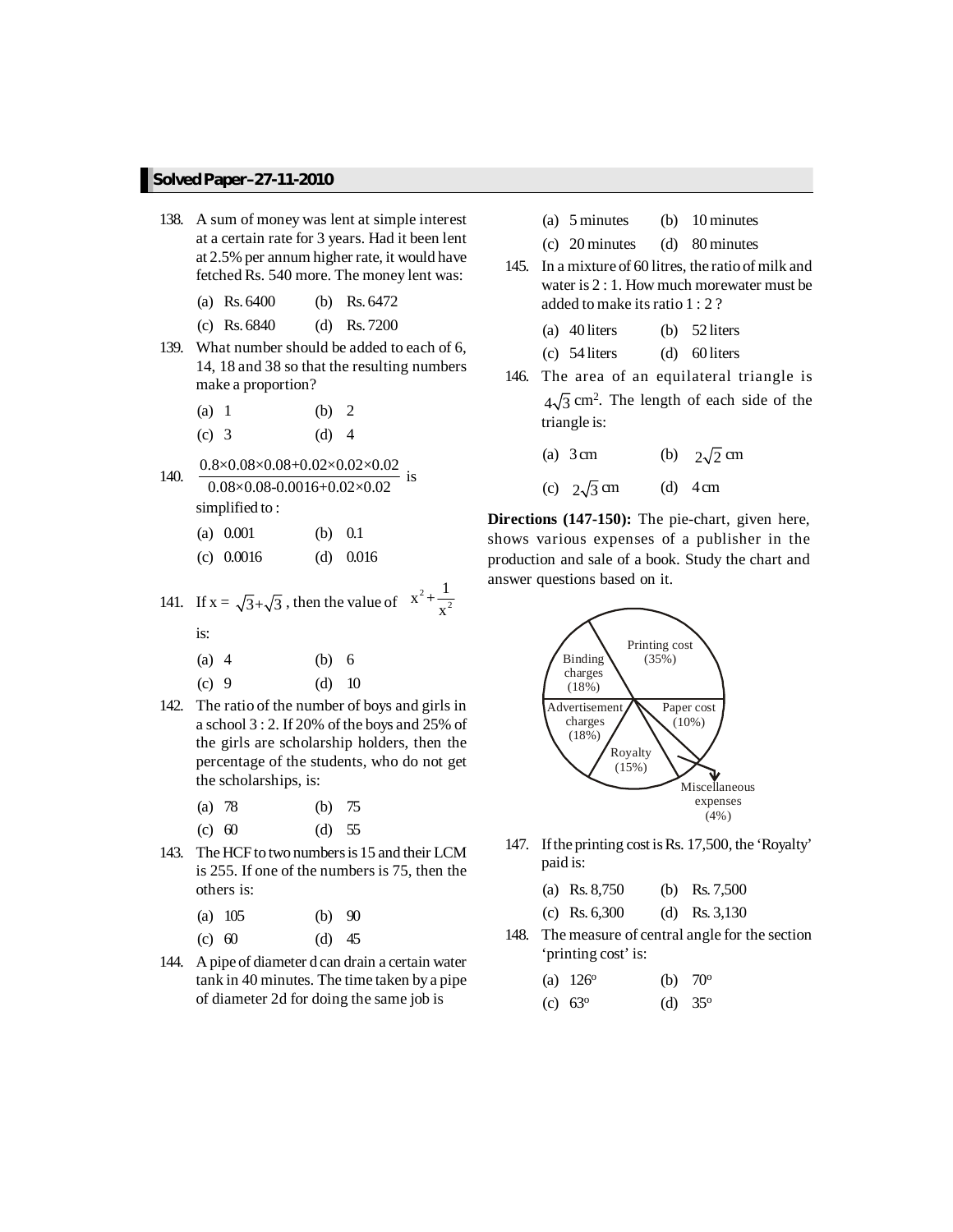- 149. Miscellaneous expenses are what percent of paper cost?
	- (a) 4 (b) 10
	- (c) 40 (d) 44
- 150. The difference between the measures of central angles of sectors for biding charges and advertisement charges is:
	- (a)  $180^{\circ}$ (b)  $90^{\circ}$
	- (c)  $18^{\circ}$  $(d) 0^{\circ}$

| <b>ANSWER SHEET</b><br>101. (a) 102. (b) 103. (c) 104. (a) 105 (a) 106 (c) 107 (b) 108 (c) 109 (b) 110 (c)<br>111 (d) 112 (c) 113 (a) 114 (a) 115 (d) 116 (c) 117 (b) 118 (a) 119 (a) 120 (c)<br>123 (a) 124 (a) 125 (d) 126 (b) 127 (a) 128 (a) 129 (c) 130 (b)<br>122 (a)<br>121 (a)<br>133 (b) 134 (d) 135 (b) 136 (b) 137 (c) 138 (d) 139 (b) 140 (b)<br>132 (d)<br>131 (a) |  |  |  |  |  |  |  |  |  |
|---------------------------------------------------------------------------------------------------------------------------------------------------------------------------------------------------------------------------------------------------------------------------------------------------------------------------------------------------------------------------------|--|--|--|--|--|--|--|--|--|
|                                                                                                                                                                                                                                                                                                                                                                                 |  |  |  |  |  |  |  |  |  |
|                                                                                                                                                                                                                                                                                                                                                                                 |  |  |  |  |  |  |  |  |  |
|                                                                                                                                                                                                                                                                                                                                                                                 |  |  |  |  |  |  |  |  |  |
|                                                                                                                                                                                                                                                                                                                                                                                 |  |  |  |  |  |  |  |  |  |
|                                                                                                                                                                                                                                                                                                                                                                                 |  |  |  |  |  |  |  |  |  |
|                                                                                                                                                                                                                                                                                                                                                                                 |  |  |  |  |  |  |  |  |  |
| 142 (a) 143 (d) 144 (a) 145 (d) 146 (d) 147 (b) 148 (a) 149 (c) 150 (d)<br>141 (b)                                                                                                                                                                                                                                                                                              |  |  |  |  |  |  |  |  |  |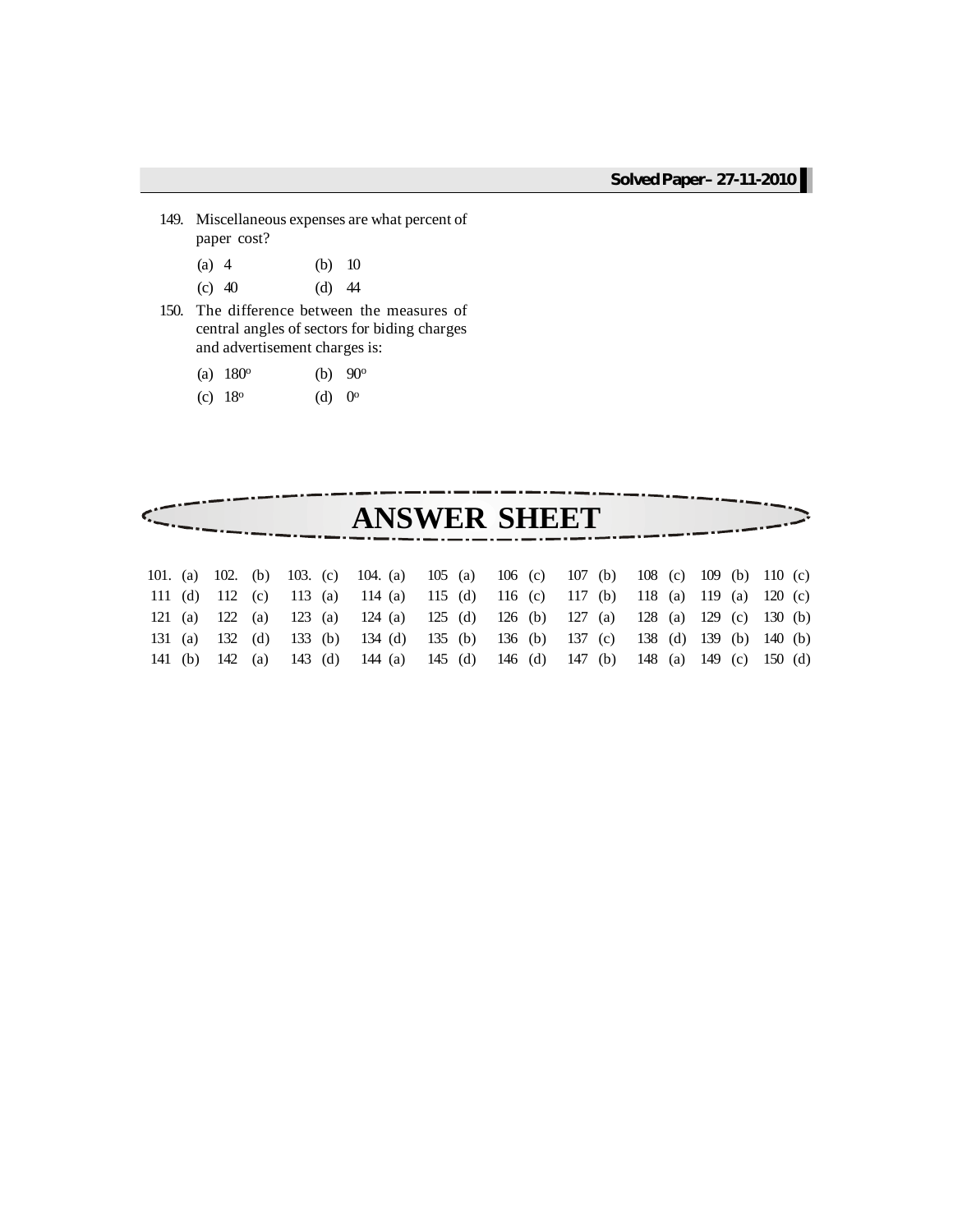#### **PART-IV**

## **GENERALAWARENESS**

- 151. The unit of ionic product of water (Kw) is:
	- (a)  $Mol<sup>2</sup> let<sup>-1</sup>$  $let<sup>-1</sup>$  (b) Mol<sup>2</sup>  $let<sup>-2</sup>$
	- (c)  $Mol^{-1} let^{-2}$  (d)  $Mol^{-1} let^{-1}$
- 152. What is the name of the Fort build by the English in Calcutta?
	- (a) Fort St. David
	- (b) Fort St. Andrew
	- (c) FortWilliam
	- (d) Fort Victoria
- 153. National Income include:
	- (a) Financial help to earthquake victims
	- (b) Pocket money of a child
	- (c) Winning of a lottery prize
	- (d) Construction of a new house
- 154. There is a need to keep larger area under forests for:
	- (a) absorption of carbon dioxide
	- (b) protecting wildlife
	- (c) raising precipitation
	- (d) geological balance
- 155. The Shipra path Police Station that has been adjudged the best in the word is in:
	- (a) NewDelhi (b) Jaipur
	- (c) Chandigarh (d) Mumbai
- 156. Who amongst the following was the Last Guru of the Sikhs?
	- (a) GuruArjun Dev'
	- (b) GuruTeg Bahadur
	- (c) Guru Gobind Singh
	- (d) GuruAngad Dav
- 157. C.R. Das and Motilal Nehru formed the 'Swaraj Party' after,
	- (a) Swadeshi Movement
	- (b) Non Cooperation Movement
	- (c) Civil Disobedience Movement
	- (d) Quit India Movement
- 158. The situation on which total Revenues equals total cost, is known as:
	- (a) Monopolistic competition
	- (b) Equilibrium level of output
	- (c) Break even point
	- (d) Perfect competition
- 159. When two cubes of ice are pressed on each other, what is the cause of their being one ?
	- (a) Van Der Waals Force
	- (b) Dipolemoment
	- (c) Hydrogen bond formation
	- (d) Covalent attraction
- 160. When milk is churned, the cream separates from it due to:
	- (a) Frictional force
	- (b) Centrifugal force
	- (c) Gravitational force
	- (d) Viscous forces
- 161. Moving electric charge produces:
	- (a) magnetic field
	- (b) sound waves
	- (c) light rays
	- (d) heat waves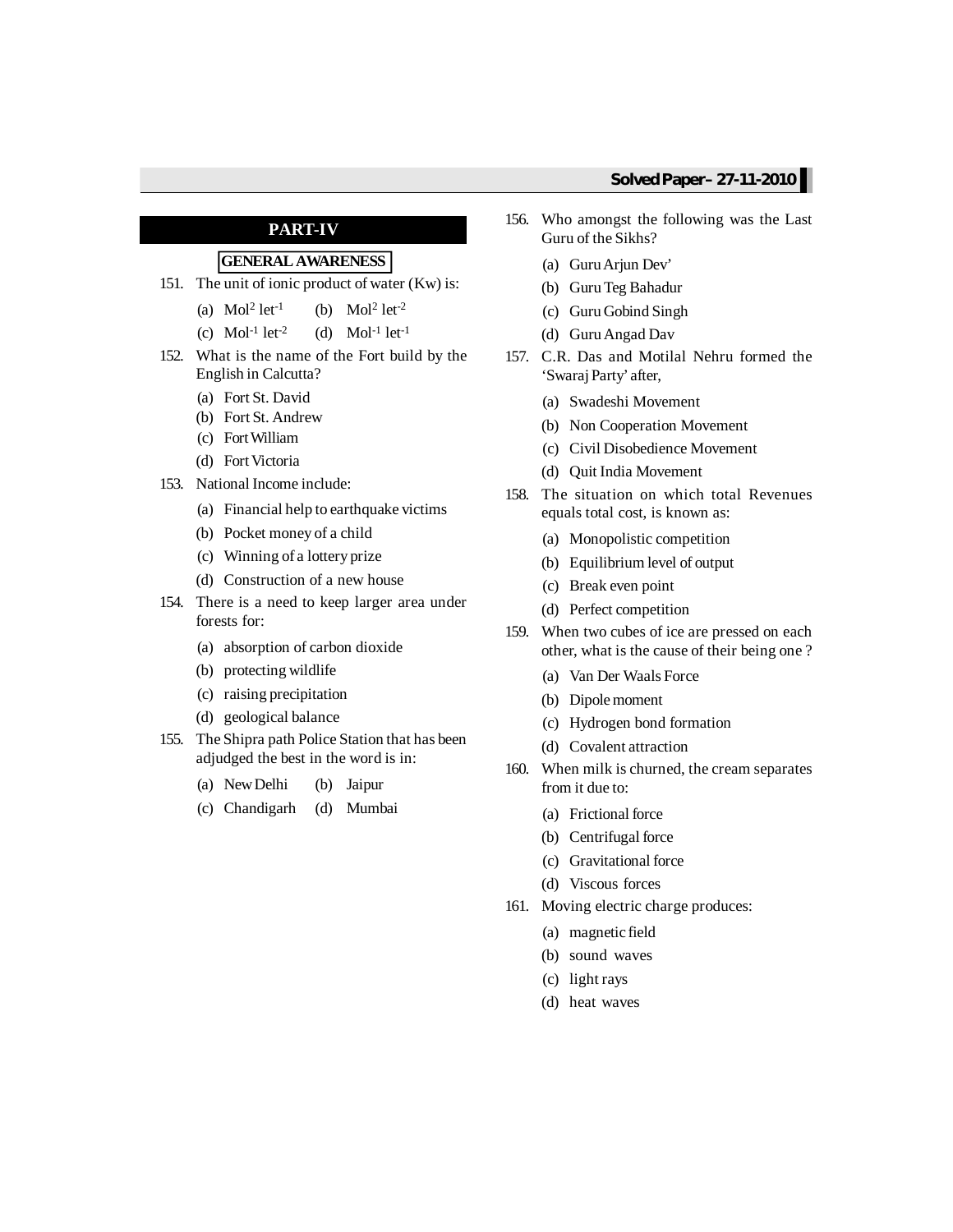- 162. The crop which occupies maximum cultivated area in India is:
	- (a) Rice (b) Wheat
	- (c) Gram (d) Linseed
- 163. The S.I. unit of electric charge is:
	- (a) ampere (b) coulomb
	- (c) e.s.u (d) Kelvin
- 164. Demand curve of a firm under perfect competition is:
	- (a) horizontal to ox-axis
	- (b) negatively sloped
	- (c) positively sloped
	- (d) U-shaped
- 165. Who was the Chola king who brought Ganga from North to South?
	- (a) RajaRaja Chola
	- (b) Mahendra
	- (c) RajendraChola
	- (d) Parantaka
- 166. The writ of 'Habeas Corpus' is issued in the event of:
	- (a) Loss of Property
	- (b) Refund of Excess Taxes
	- (c) Wrongful Police detention
	- (d) Violation of the freedom of speech
- 167. Light beam which is highly directional is called:
	- (a) eraser (b) grazer
	- (c) maser (d) laser
- 168. The most abundant constituent of atmospheric are is:
	- (a) carbon (b) hydrogen
	- (c) oxygen (d) nitrogen
- 169. Which is the administrative capital of Malayasia?
- (a) Putrajaya (b) Seremban
- (c) Taiping (d) Ipoh
- 170. Fiber diet in includes:
	- (a) glycogen (b) proteins
	- (c) cellulose (d) fats
- 171. Tuberculosis infection is by means of:
	- (a) Mycobacterium avonin
	- (b) Staphylococcus
	- (c) Mycobacterium tuberculosis
	- (d) Streptococcus
- 172. How many ago-climatic zones are there in India as far as the official categorization of the Ministry of Agriculture is concerned?
	- (a) 123 (b) 126
	- (c) 127 (d) 122
- 173. The word's wettest continent is:
	- (a) Asia (b) Europe
	- (c) NorthAmerica(d) SouthAmerica
- 174. Dumping of solid waste in lowlying areas earth cover is called as:
	- (a) Sanitarylandfilling
	- (b) Open dumping
	- (c) Compositing
	- (d) Incineration
- 175. Permissible noise level at Residential area during night time is:
	- (a)  $45 \text{ dB}(A)$
	- (b)  $55 \text{ dB} (A)$
	- (c)  $75 \text{ dB}(A)$  (d)  $80 \text{ dB}(A)$
- 176. The author of the Book Title 'The Future of India', is:
	- (a) BimalJalan
	- (b) DepakChopra
	- (c) AmitavGhosh
	- (d) N.K. Singh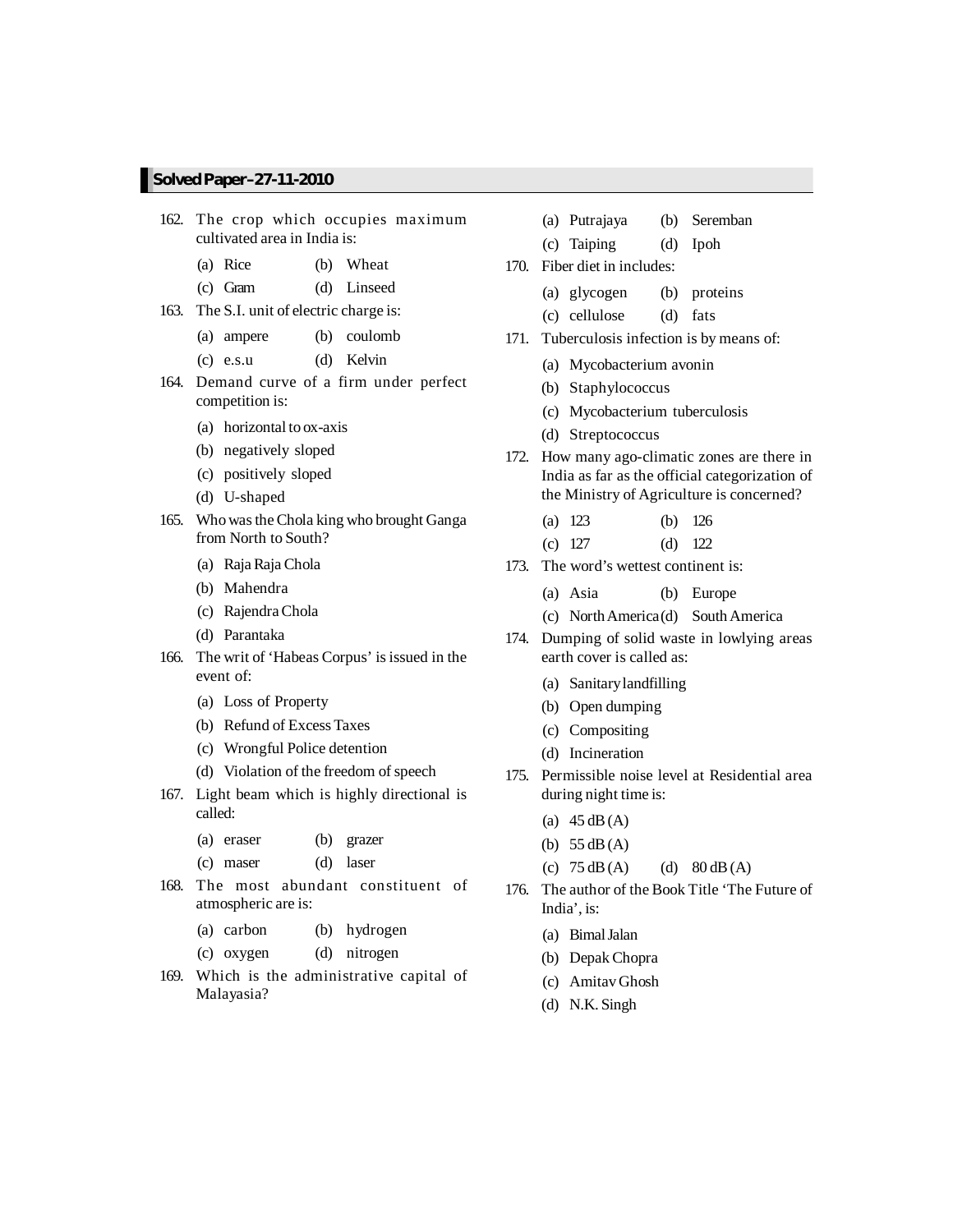- 177. The expenditure made on which of the following does not require budgetary approval enery year in India?
	- (a) Defence
	- (b) Natural calamities
	- (c) Consolidated fund
	- (d) Contingency fund
- 178. The Baisakhi Festival of the year 1999 is of great historical significance to Punjab because
	- (a) it commemorates the tercentenary of the foundation of Khalsa Panth
	- (b) it being the last such festival of the twentieth century
	- (c) of participation by a large number of Punjabis who are non resident Indians
	- (d) None of the above
- 179. The abnormal constituent of urine is
	- (a) urea
	- (b) creatinine
	- (c) albumin (d) sodium
- 180. Value of out put and value added can be distinguished if we know:
	- (a) the value of intermediate consumption
	- (b) the value of net indirect taxes
	- (c) the value of the sales
	- (d) the value of consumption of fixed capital
- 181. The disease that is caused by virus is:
	- (a) Typhoid (b) Cholera
	- (c) Common cold (d) Malaria
- 182. The 3rd Commonwealth Youth Games were held at:
	- (a) Pune (b) Karachi
	- (c) Dhaka (d) London
- 183. The team 'PC-XT' refersto—.
	- (a) PersonalComputer ExternalTechnology
- (b) Personal Computer Extended Technology
- (c) Personal Computer Expanded Technology
- (d) Personal Computer Embedded Technology
- 184. Transfer payments include:
	- (a) Gifts received from a friend
	- (b) rent free accommodation by the employer
	- (c) net factor income from abroad
	- (d) employee's contribution to social security
- 185. The marginal revenue of a monopolist is:
	- (a) more than price
	- (b) equal to price
	- (c) less than price
	- (d) lessthan marginal cost
- 186. The most important element of weather affecting agriculture in India is:
	- (a) Pemperive
	- (b) Humidity
	- (c) Wind
	- (d) Rainfall
- 187. What was Chandraputa II also known as?
	- (a) Samudra Gupta
	- (b) Skanda Gupta
	- (c) Vikramaditya
	- (d) Ranaa Gupta
- 188. October 2nd of everyyear has been declared by UNO as:
	- (a) International Non-violence day
	- (b) International heritage day
	- (c) International Moral Values day
	- (d) International anti-terrorism day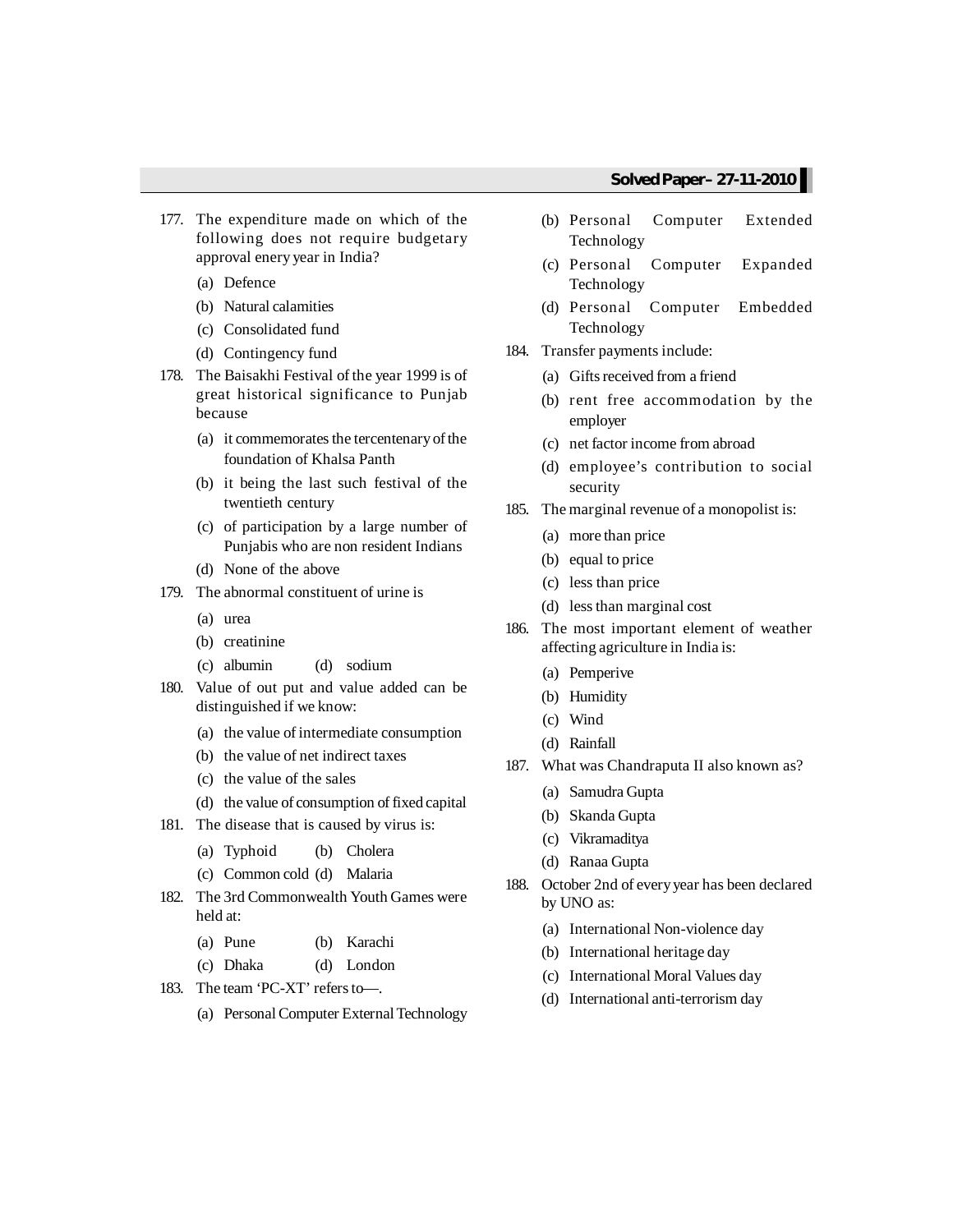- 189. In plants water is absorbed by the root hairs by a process called:
	- (a) Transpiration
	- (b) Respiration
	- (c) Perspiration
	- (d) Osmosis
- 190. The element which is required by the plant in large quantity:
	- (a) Calcium (b) Nitrogen
	- (c) Phosphorus (d) Sulphur
- 191. Which of the following gods are worshipped in the sanctum of Badrinath and Kedarnath temples respectively?
	- (a) Visnu and Shiva
	- (b) Shiva and Vishnu
	- (c) Shiva and Parvati
	- (d) Vishnu and Brahma
- 192. Which one of the following ocean currents does not occur in Atlantic Ocean?
	- (a) Gulfstream
	- (b) Brazil current
	- (c) Peru current
	- (d) Canary current
- 193. Who was the Chairman of the Drafting Committee of the Constituent Assembly?
	- (a) Dr.B. R.Ambedkar
	- (b) C. Rajagopalachari
	- (c) Dr. Rajendra Prasad
	- (d) Jawaharlal Nehru
- 194. Energy in reflected light:
	- (a) does not depends on the angle of incidence
	- (b) increases with the increase in angle
- (c) decreases with the increase in angle of incidence
- (d) becomes maximum for angle of incidence equal to 45<sup>o</sup>
- 195. Which gas is used for converting vegetable oils into saturated fats?
	- $(a)$  H<sub>2</sub> (b)  $O_2$ (c)  $Cl<sub>2</sub>$ (d)  $SO<sub>2</sub>$
- 196. Which one of the following gives energy to our body?
	- (a) Vitamins (b) Water
	- (c) Carbohydrates
	- (d) Proteins
- 197. Which of the following pairs has open type of circulatory system?
	- (a) Earthwormand Leech
	- (b) Man and Whale
	- (c) Cockroach and Silverfish
	- (d) Tadpole larva and Fish
- 198. Chemical name of bleaching powder is:
	- (a) Calcium chlorate
	- (b) Calcium hypochlorite
	- (c) Calcium chloro hypochlorite
	- (d) Calcium bi chloride
- 199. When were the Fundamental Duties of the Indian citizen incorporated in the constitution?
	- (a) 1952 (b) 1976
	- (c) 1979 (d) 1981
- 200. Alcoholic (–OH) group can be identified by:
	- (a) Tollen's Reagent Test
	- (b) Esterfication Test
	- (c)  $FeCl<sub>3</sub> Test$
	- (d) Ozonolysis Reaction